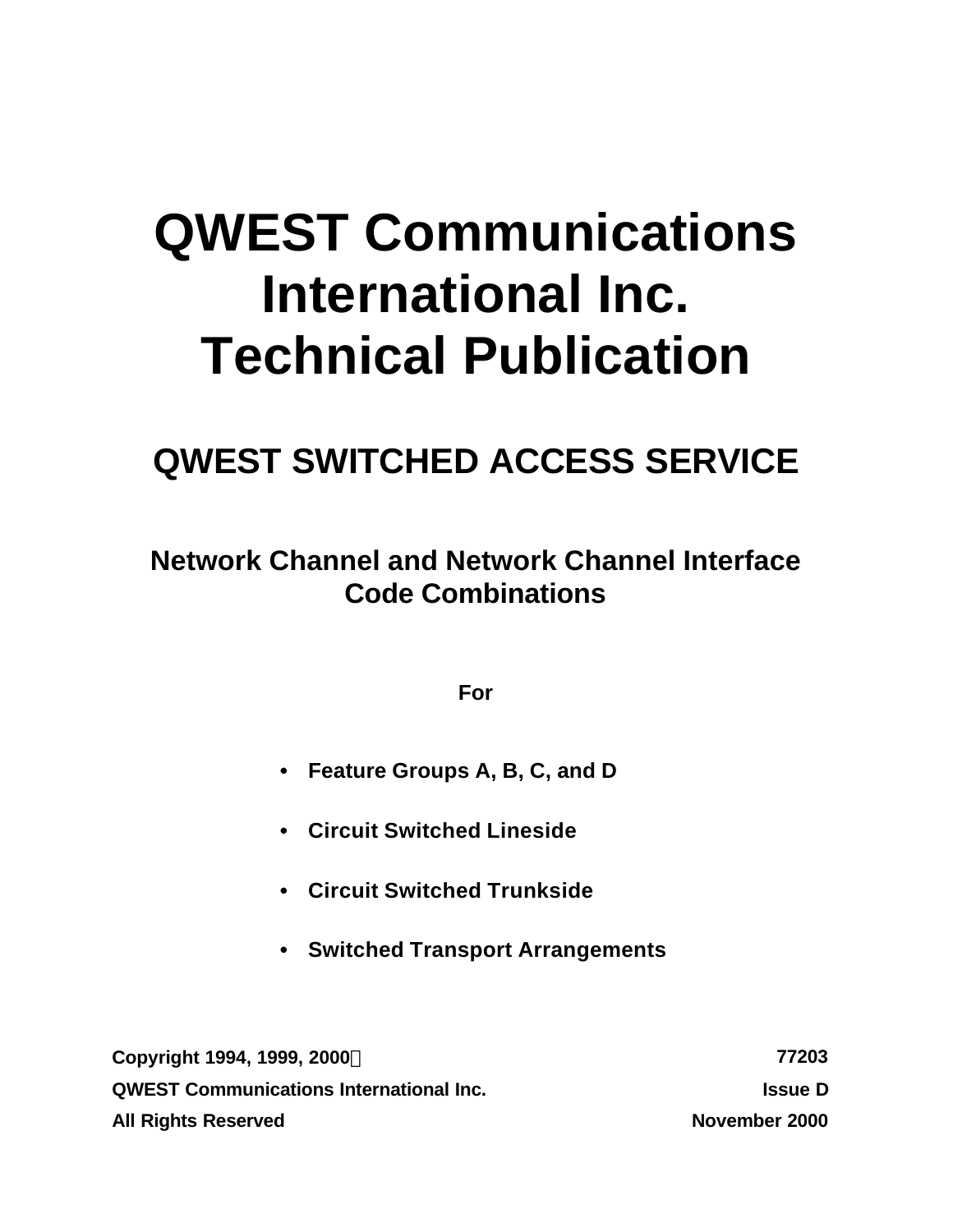#### **NOTICE**

This document provides a presentation of Network Channel (NC) codes and Network Channel Interface (NCI) codes to be used to order Feature Group and Open Network Architecture (ONA) Switched Access Services. Technical Publication 77203 is to be used with the following documents:

- Telcordia Generic Requirements GR-334, Switched Access Service: Transmission Parameter Limits and Interface Combinations
- Telcordia Technical Advisory TA-NWT-000938, Integrated Services Digital Network (ISDN): Network Transmission Interface and Performance Specifications
- QWEST Technical Publication 77375, 1.544 Mbit/s Channel Interfaces Technical Specifications for Network Channel Interface Codes Describing Electrical Interfaces at Customer Premises and at QWEST Communications, Inc. Central Offices
- QWEST Technical Publication 77324, QWEST DS3 Service
- QWEST Technical Publication 77386, Interconnection and Collocation for Transport and Switched Unbundled Network Elements and Finished Services

These publications provide the technical information for the Voicegrade (DS0), DS1 and DS3 NCI codes that QWEST supports for Switched Access Feature Groups, ONA Basic Service Arrangements (BSA), and associated Switched Transport arrangements for Switched Access Services. Switched Transport arrangements include Entrance Facilities (EF), Direct-Trunked Transport (DTT) and Tandem-Switched Transport (TST)

QWEST Communications, Inc. reserves the right to revise this document for any reason, including but not limited to, conformity with standards promulgated by various governmental or regulatory agencies; utilization of advances in the state of the technical arts; or to reflect changes in the design of equipment, techniques, or procedures described or referred to herein.

Liability to anyone arising out of use or reliance upon any information set forth herein is expressly disclaimed, and no representation or warranties, expressed or implied, are made with respect to the accuracy or utility of any information set forth herein.

This document is not to be construed as a suggestion to any manufacturer to modify or change any of its products, nor does this publication represent any commitment by QWEST, Inc. to purchase any specific products. Further, conformance to this publication does not constitute a guarantee of a given supplier's equipment and/or its associated documentation.

Future issues of Technical Publication 77203 will be announced to the industry at least 45 days before the issuance date. This notice, which will come through our standard customer notification channels, will allow the customer time to comment on the proposed revisions.

Ordering information for QWEST Publications can be obtained from the Reference Section of this document.

Throughout this publication, the term QWEST signifies QWEST Communications International Inc.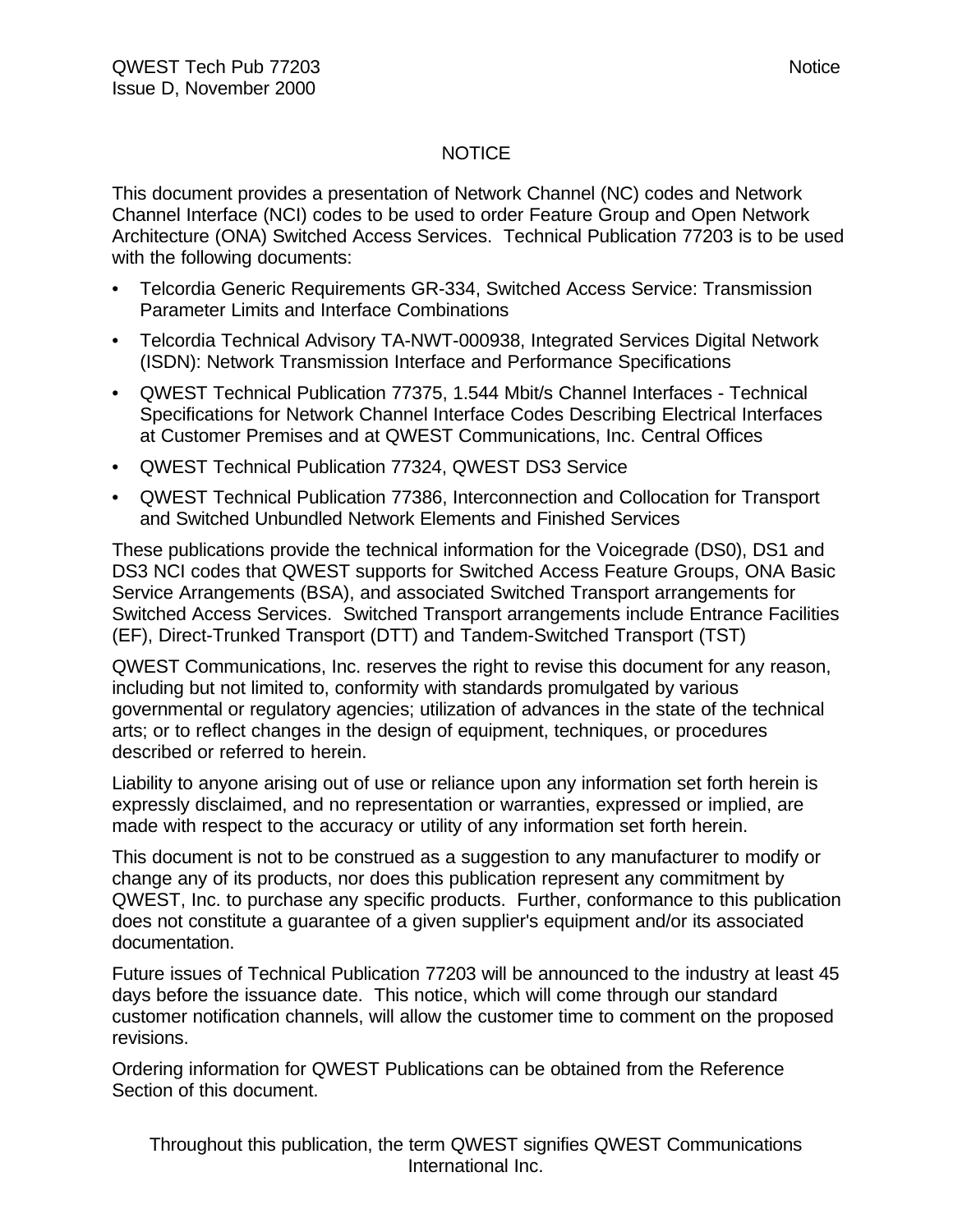If further information is required, please contact:

QWEST Communications International Inc. Manager - Writing Services 700 W Mineral Ave., Room IA-B13.34 Littleton, CO 80120 (303) 707-7454 Fax: (303) 707-9414 E-Mail: soverma@uswest.com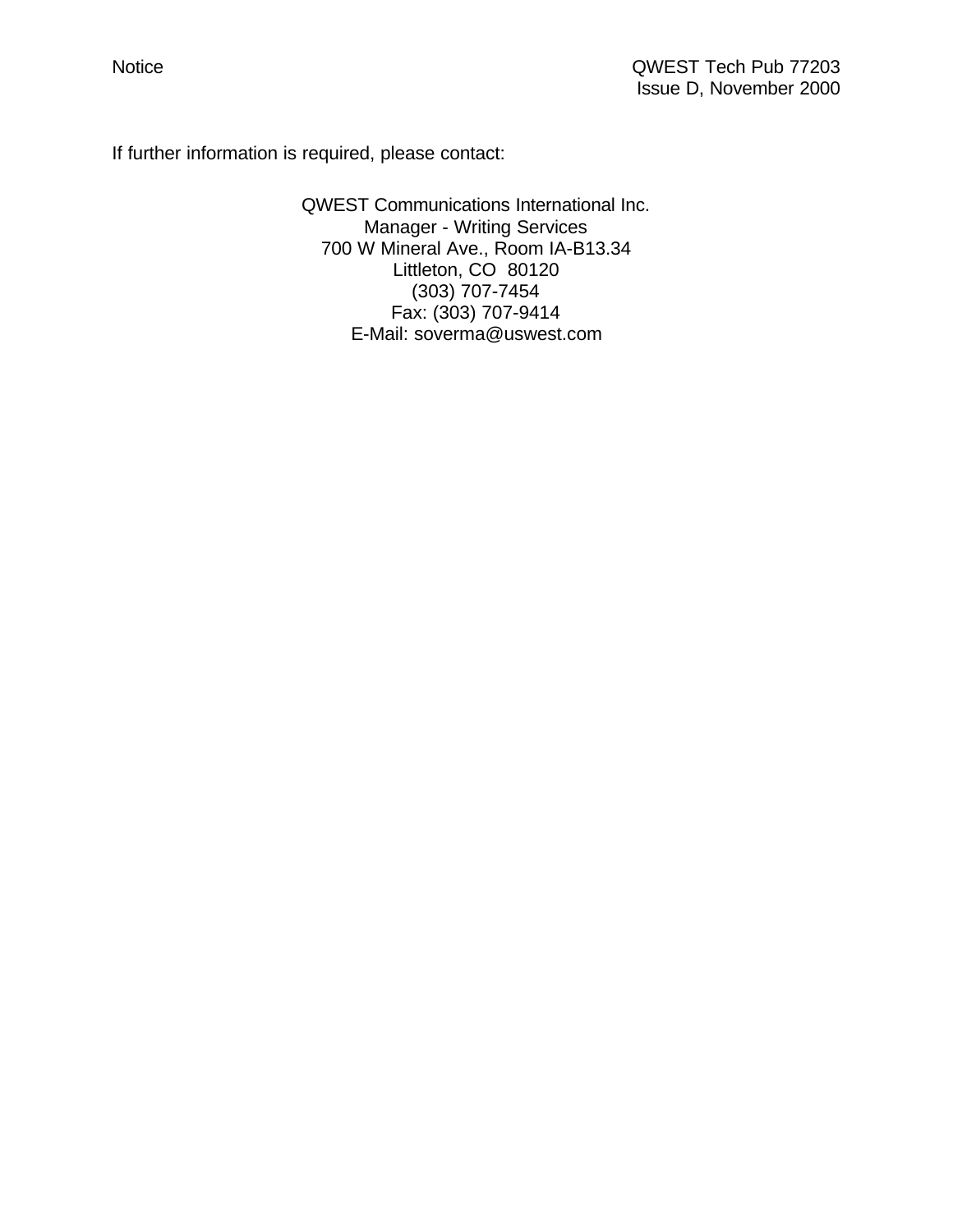#### COMMENTS on PUB 77203

#### PLEASE TEAR OUT AND SEND YOUR COMMENTS/SUGGESTIONS TO:

QWEST Corporation Manager - Writing Services 700 W Mineral Ave., Room IA-B13.34 Littleton, CO 80120 (303) 707-7454 Fax: (303) 707-9414 E-Mail: soverma@uswest.com

Information from you helps us to improve our Publications. Please take a few moments to answer the following questions and return to the above address.

| Was this Publication valuable to you in understanding  |      |     |
|--------------------------------------------------------|------|-----|
| the technical parameters of our service?               | YES  | NO. |
| Was the information accurate and up-to-date?           | YES. | NO. |
| Was the information easily understood?                 | YES  | NO. |
| Were the contents logically sequenced?                 | YES  | NO. |
| Were the tables and figures understandable and helpful | YES  | NO. |
| Were the pages legible?                                | YES  | NO. |

If you answered NO to any of the questions and/or if you have any other comments or suggestions, please explain:

\_\_\_\_\_\_\_\_\_\_\_\_\_\_\_\_\_\_\_\_\_\_\_\_\_\_\_\_\_\_\_\_\_\_\_\_\_\_\_\_\_\_\_\_\_\_\_\_\_\_\_\_\_\_\_\_\_\_\_\_\_\_\_\_\_\_\_\_\_\_ \_\_\_\_\_\_\_\_\_\_\_\_\_\_\_\_\_\_\_\_\_\_\_\_\_\_\_\_\_\_\_\_\_\_\_\_\_\_\_\_\_\_\_\_\_\_\_\_\_\_\_\_\_\_\_\_\_\_\_\_\_\_\_\_\_\_\_\_\_\_

| (Attach additional sheet, if necessary) |                     |
|-----------------------------------------|---------------------|
|                                         |                     |
|                                         |                     |
|                                         |                     |
|                                         |                     |
|                                         |                     |
|                                         | Date ______________ |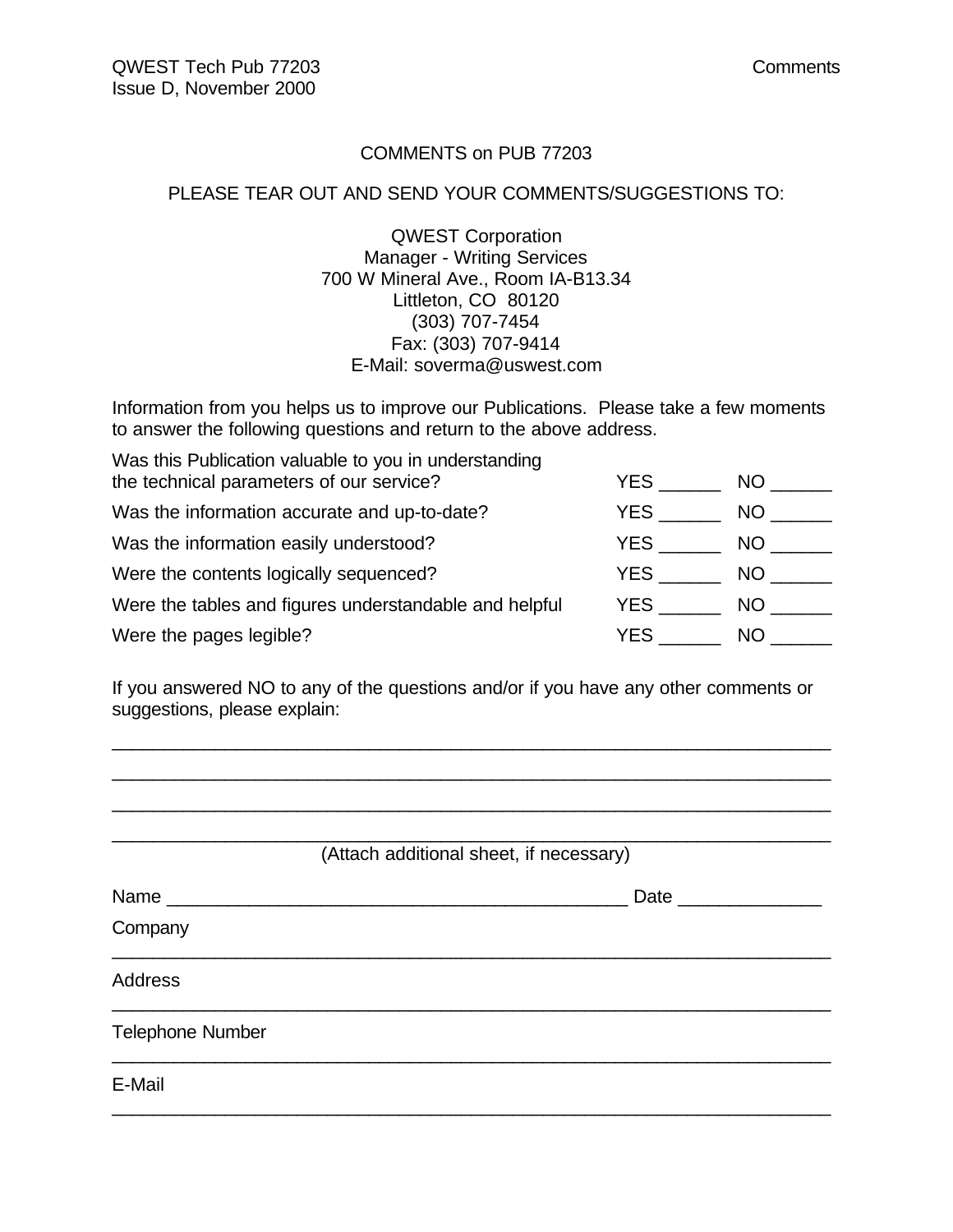#### **CONTENTS**

### **Chapter and Section**

| 1. | 1.1 |                                                                  |         |
|----|-----|------------------------------------------------------------------|---------|
|    | 1.2 |                                                                  |         |
|    | 1.3 |                                                                  |         |
| 2. |     | Network Channel (NC) and Network Channel Interface (NCI) Codes - |         |
|    |     |                                                                  |         |
|    | 2.1 |                                                                  |         |
|    | 2.2 |                                                                  |         |
|    |     |                                                                  |         |
|    |     |                                                                  |         |
|    | 2.3 |                                                                  |         |
|    |     |                                                                  |         |
|    |     |                                                                  |         |
|    | 2.4 |                                                                  |         |
|    |     |                                                                  |         |
|    |     |                                                                  |         |
|    |     |                                                                  |         |
|    |     |                                                                  |         |
| 3. |     |                                                                  |         |
|    | 3.1 | Feature Group A and Circuit Switched Lineside Service  3-1       |         |
|    |     |                                                                  |         |
|    | 3.2 | Feature Group B (FG B) and Circuit Switched Trunkside            |         |
|    |     |                                                                  |         |
|    |     |                                                                  |         |
|    | 3.3 | Feature Group C (FG C) and Circuit Switched Trunkside            |         |
|    |     |                                                                  |         |
|    |     |                                                                  |         |
|    | 3.4 | Feature Group D (FG D) and Circuit Switched Trunkside            |         |
|    |     |                                                                  | $3-5$   |
|    | 3.5 |                                                                  |         |
|    |     |                                                                  |         |
|    |     |                                                                  |         |
|    |     |                                                                  |         |
|    |     |                                                                  |         |
| 4. |     |                                                                  | $4 - 1$ |
|    | 4.1 |                                                                  | $4 - 1$ |
|    | 4.2 |                                                                  |         |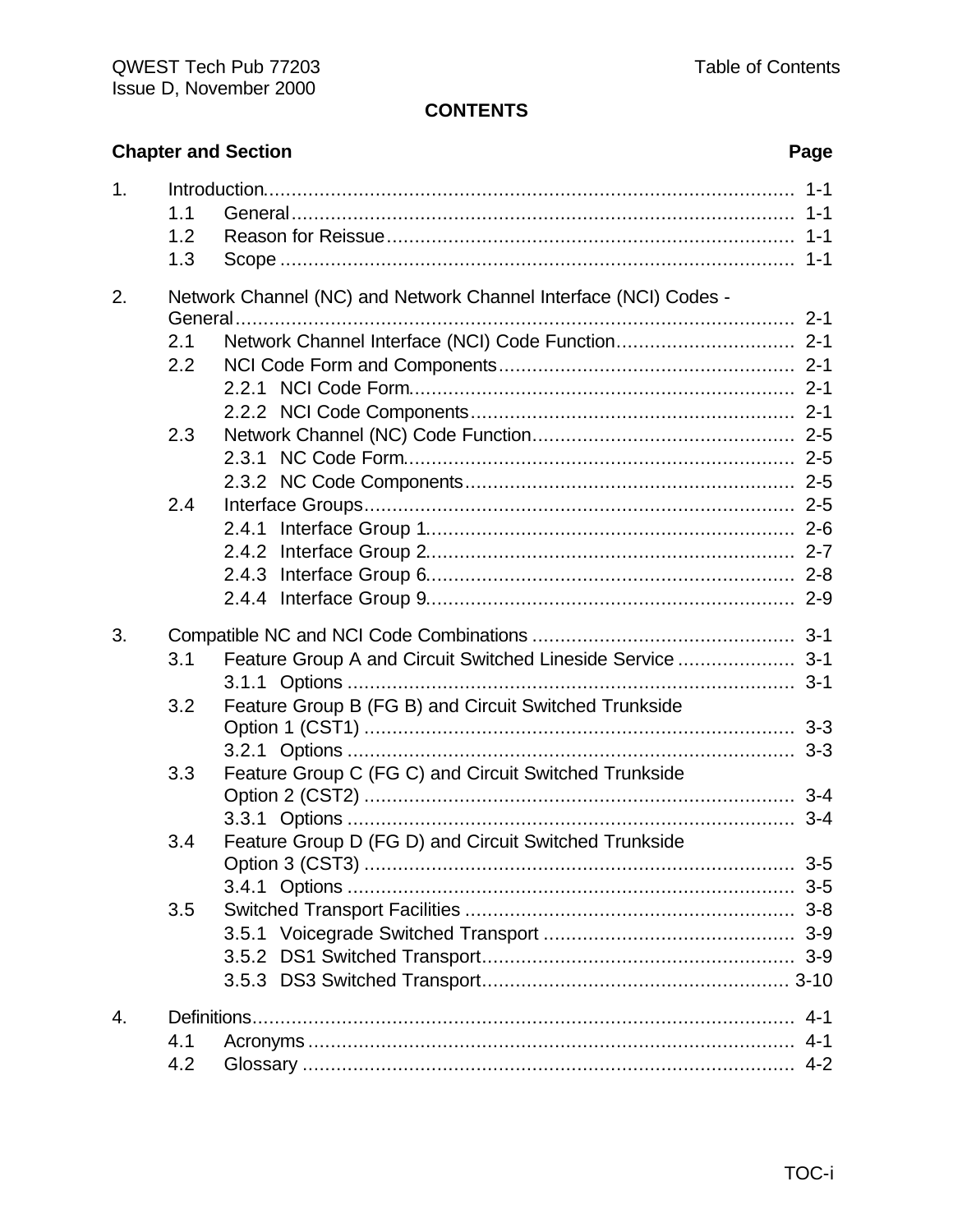#### **CONTENTS** (Continued)

#### **Chapter and Section Page**

#### **Tables**

| $2 - 1$ |                                                                                            | $2 - 3$ |
|---------|--------------------------------------------------------------------------------------------|---------|
| $2 - 2$ |                                                                                            |         |
| $2 - 3$ | Interface Group 1 Standard Supervisory and Interface Combinations  2-6                     |         |
| $2 - 4$ | Interface Group 2 Standard Supervisory and Interface Combinations  2-7                     |         |
| $2 - 5$ | Interface Group 6 Standard Supervisory and Interface Combinations  2-8                     |         |
| $2 - 6$ | Interface Group 9 Standard Supervisory and Interface Combinations  2-9                     |         |
| $3 - 1$ |                                                                                            |         |
| $3 - 2$ |                                                                                            |         |
| $3 - 3$ |                                                                                            |         |
| $3 - 4$ |                                                                                            |         |
| $3-5$   | <b>DS1 Network Channel Codes for Entrance Facilities</b>                                   |         |
|         |                                                                                            |         |
| $3-6$   |                                                                                            |         |
| $3 - 7$ | DS3 Network Channel Codes for Entrance Facilities and Direct-Trunked Transport<br>$3 - 11$ |         |
| $3 - 8$ |                                                                                            |         |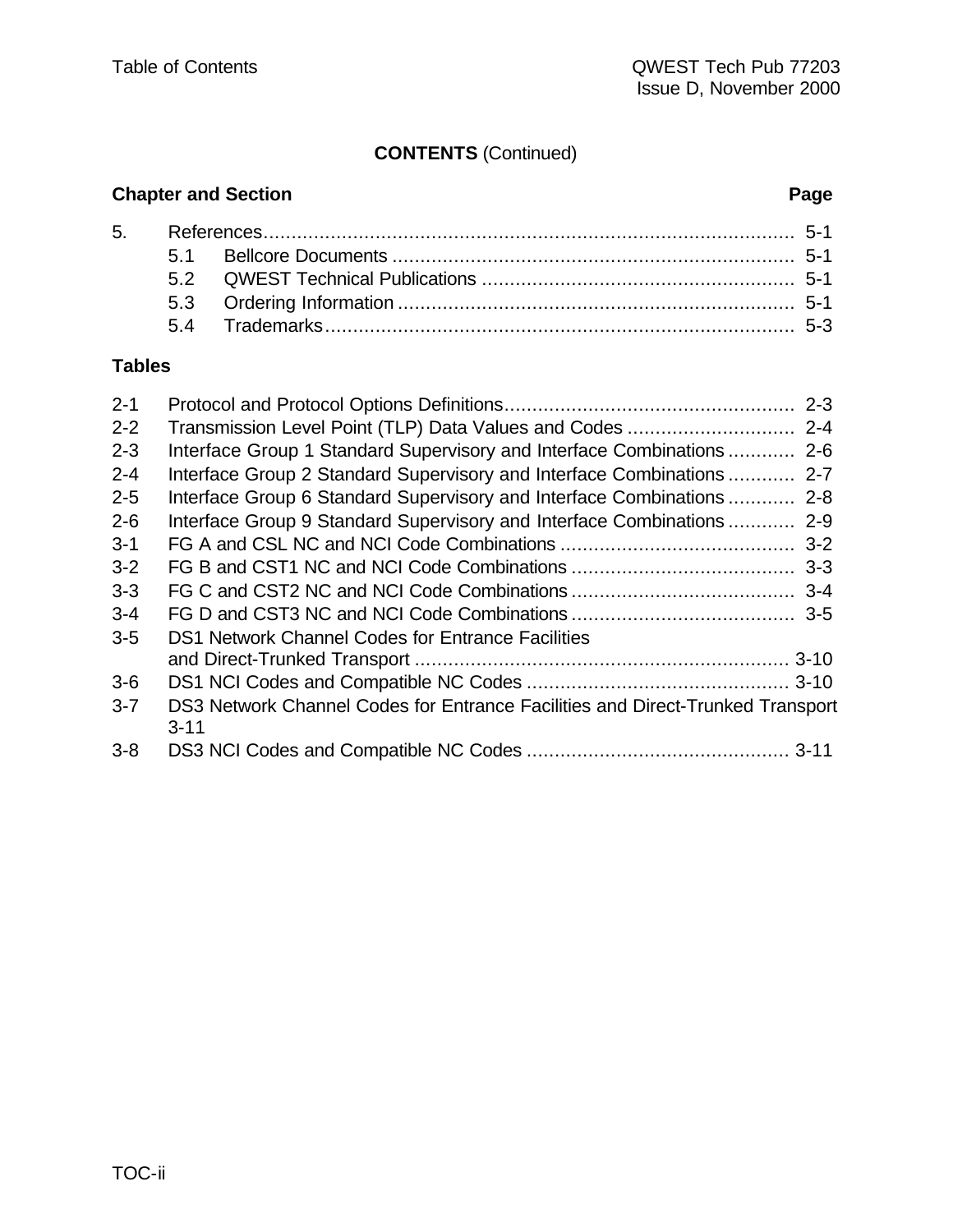#### **CONTENTS**

### **Chapter and Section**

### Page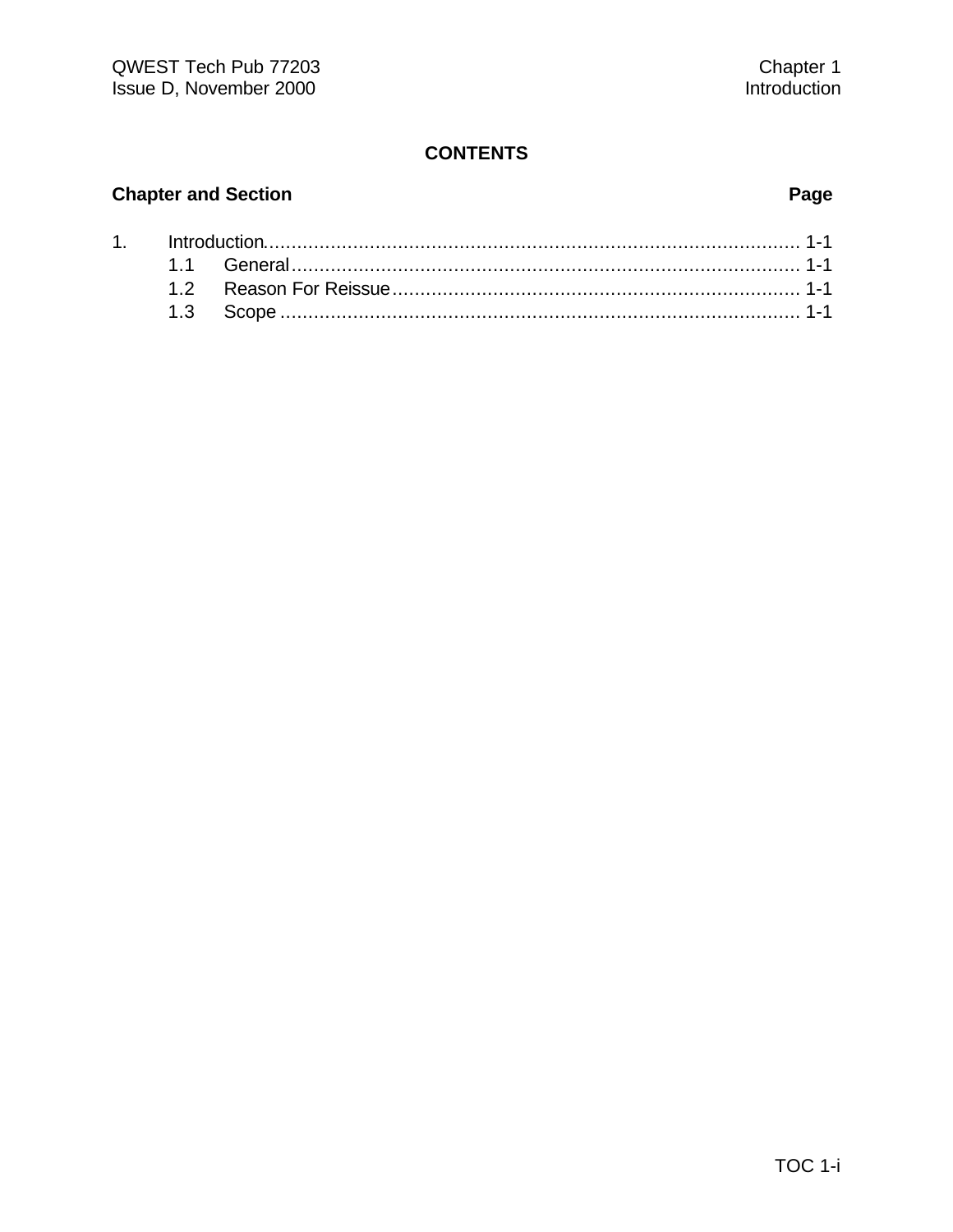#### **1. Introduction**

#### **1.1 General**

This document provides a presentation of Network Channel (NC) codes and Network Channel Interface (NCI) codes to be used to order Feature Group and Open Network Architecture (ONA) Switched Access Services. *Technical Publication* 77203 is to be used with the following documents:

- Telcordia Generic Requirements GR-334, *Switched Access Service: Transmission Parameter Limits and Interface Combinations*
- Telcordia Technical Advisory TA-NWT-000938, *Integrated Services Digital Network (ISDN): Network Transmission Interface and Performance Specifications*
- QWEST Technical Publication 77375, *1.544 Mbit/s Channel Interfaces Technical Specifications for Network Channel Interface Codes Describing Electrical Interfaces at Customer Premises and at QWEST Communications, Inc. Central Offices*
- QWEST Technical Publication 77324, *QWEST DS3 Service*
- QWEST Technical Publication 77386, *Interconnection and Collocation for Transport and Switched Unbundled Network Elements and Finished Services*

These publications provide the technical information for the Voicegrade (DS0), DS1 and DS3 NCI codes that QWEST supports for Switched Access Feature Groups, ONA Basic Service Arrangements (BSAs), and the associated Switched Transport arrangements for Switched Access Services. Switched Transport arrangements include Entrance Facilities (EF), Direct-Trunked Transport (DTT) and Tandem-Switched Transport (TST)

#### **1.2 Reason for Reissue**

This Technical Publication is being re-issued to introduce new NCI codes that are available to collocated Certified Local Exchange Carriers (CLECs).

#### **1.3 Scope**

Technical Publication 77203 provides NC and NCI code definitions associated with these configurations:

- FG A, B, C, and D
- Circuit Switched Lineside
- Circuit Switched Trunkside
- Switched Transport Arrangements (EF, DTT and TST)

NC and NCI code compatibility tables for the combinations of Voicegrade (DS0), DS1 and DS3 interfaces which may be ordered to support the services and options offered with Switched Access Services are also provided.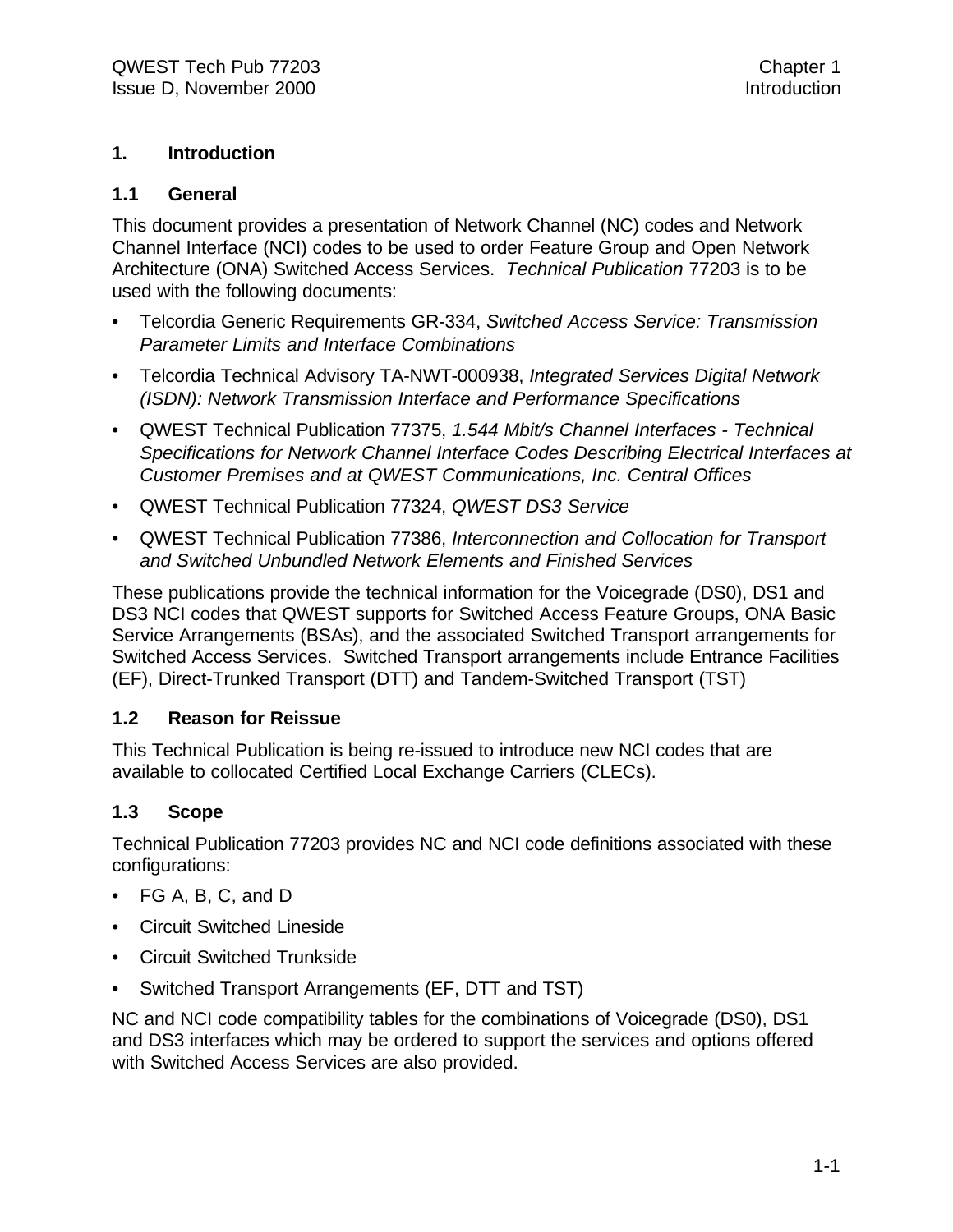#### **CONTENTS**

#### **Chapter and Section Page**

| 2.            |               | Network Channel and Network Channel Interface Codes - General  2-1     |  |
|---------------|---------------|------------------------------------------------------------------------|--|
|               | 2.1           |                                                                        |  |
|               | $2.2^{\circ}$ |                                                                        |  |
|               |               |                                                                        |  |
|               |               |                                                                        |  |
|               | 2.3           |                                                                        |  |
|               |               |                                                                        |  |
|               |               |                                                                        |  |
|               | 2.4           |                                                                        |  |
|               |               |                                                                        |  |
|               |               |                                                                        |  |
|               |               |                                                                        |  |
|               |               |                                                                        |  |
| <b>Tables</b> |               |                                                                        |  |
| $2 - 1$       |               |                                                                        |  |
| $2 - 2$       |               | Transmission Level Point (TLP) Data Values and Codes  2-4              |  |
| $2 - 3$       |               | Interface Group 1 Standard Supervisory and Interface Combinations  2-6 |  |
| $2 - 4$       |               | Interface Group 2 Standard Supervisory and Interface Combinations  2-7 |  |
| $2 - 5$       |               | Interface Group 6 Standard Supervisory and Interface Combinations  2-8 |  |
| $2 - 6$       |               | Interface Group 9 Standard Supervisory and Interface Combinations  2-9 |  |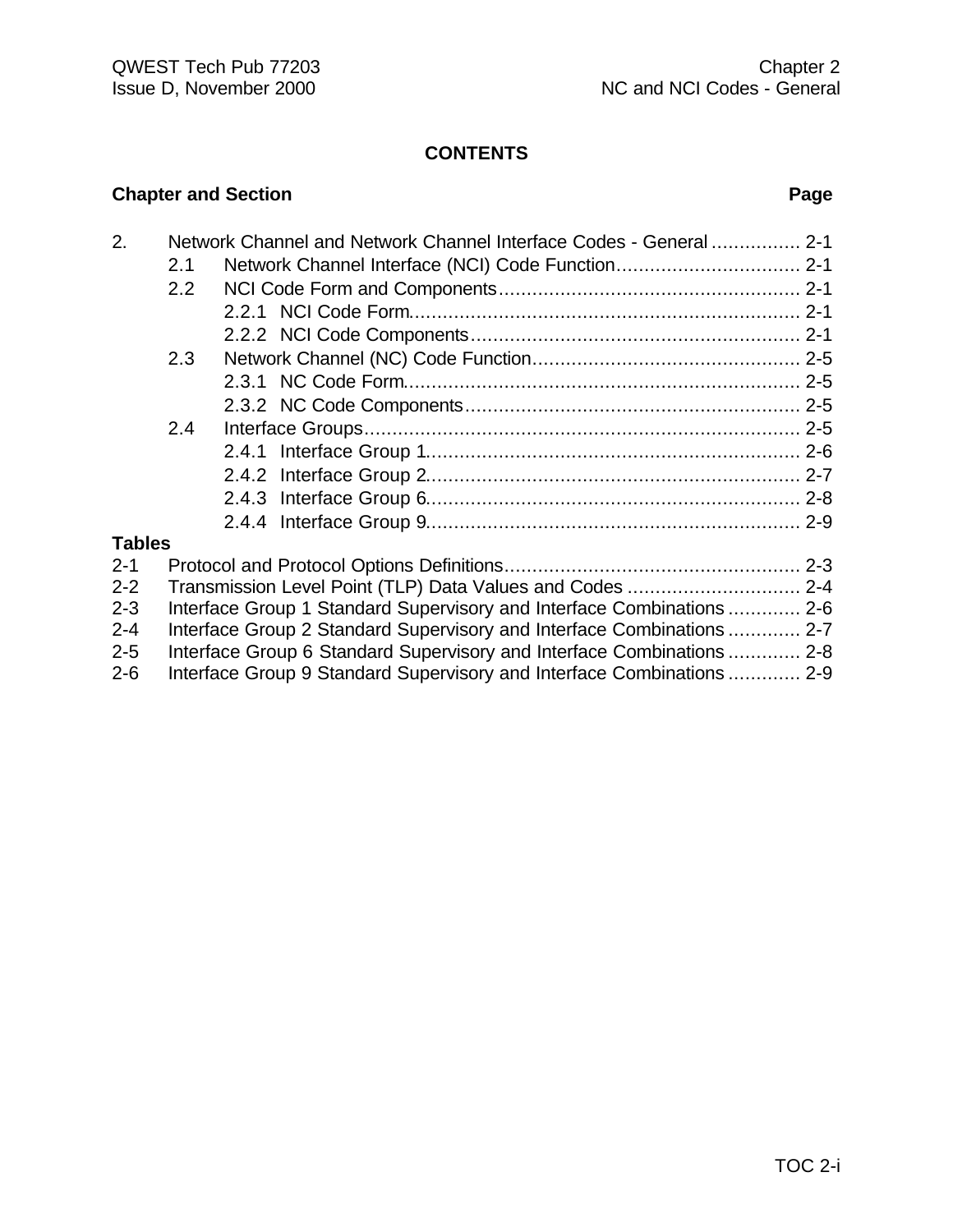#### **2. Network Channel (NC) and Network Channel Interface (NCI) Codes - General**

NC and NCI Codes identify service, options, and technical parameters. This Chapter explains these codes in a general manner and the next section provides specific NC and NCI code descriptions and combinations. Customers provide these codes to QWEST at the time service is ordered, for example by using the Access Service Request (ASR) process.

#### **2.1 Network Channel Interface (NCI) Code Function**

Voicegrade (DS0) analog supervision and wiring options, and DS1 and DS3 electrical signal specifications at a customer interface are encoded into *NCI Codes*. Customers provide an NCI code to QWEST when they place an order to indicate their specific technical requirements at a Network Interface (NI). This interface point is most typically the Point Of Interconnection (POI) located at the customer premises. NCI codes are not usually required from a customer when referencing the other end of the Voicegrade (DS0) switched access circuit, the end that terminates in the QWEST Central Office (CO).

#### **2.2 NCI Code Form and Components**

The NCI Code is a maximum twelve character code that consists of five data elements and two delimiters. The code may have fewer than twelve characters. Blank spaces are not filled or shown in the code. Delimiters are required and to be consistent with most service order and mechanized systems, delimiters are counted as characters of information. To be compatible with QWEST systems a period "." is used. Hyphens are not used as delimiters.

#### **2.2.1 NCI Code Form**

The form for an analog NCI code is *06EA2.E* and for a digital NCI code is *04DS6.15S.*

#### **2.2.2 NCI Code Components**

**Total Conductors** (character positions 1 and 2) is a two character numeric that represents the total number of physical conductors (i.e., wires) required at the interface. This field is always filled in. The appropriate character positions for the NCI codes used for Switched Access services and options are:

- 2 Conductors 02
- 4 Conductors 04
- 6 Conductors 06
- 8 Conductors 08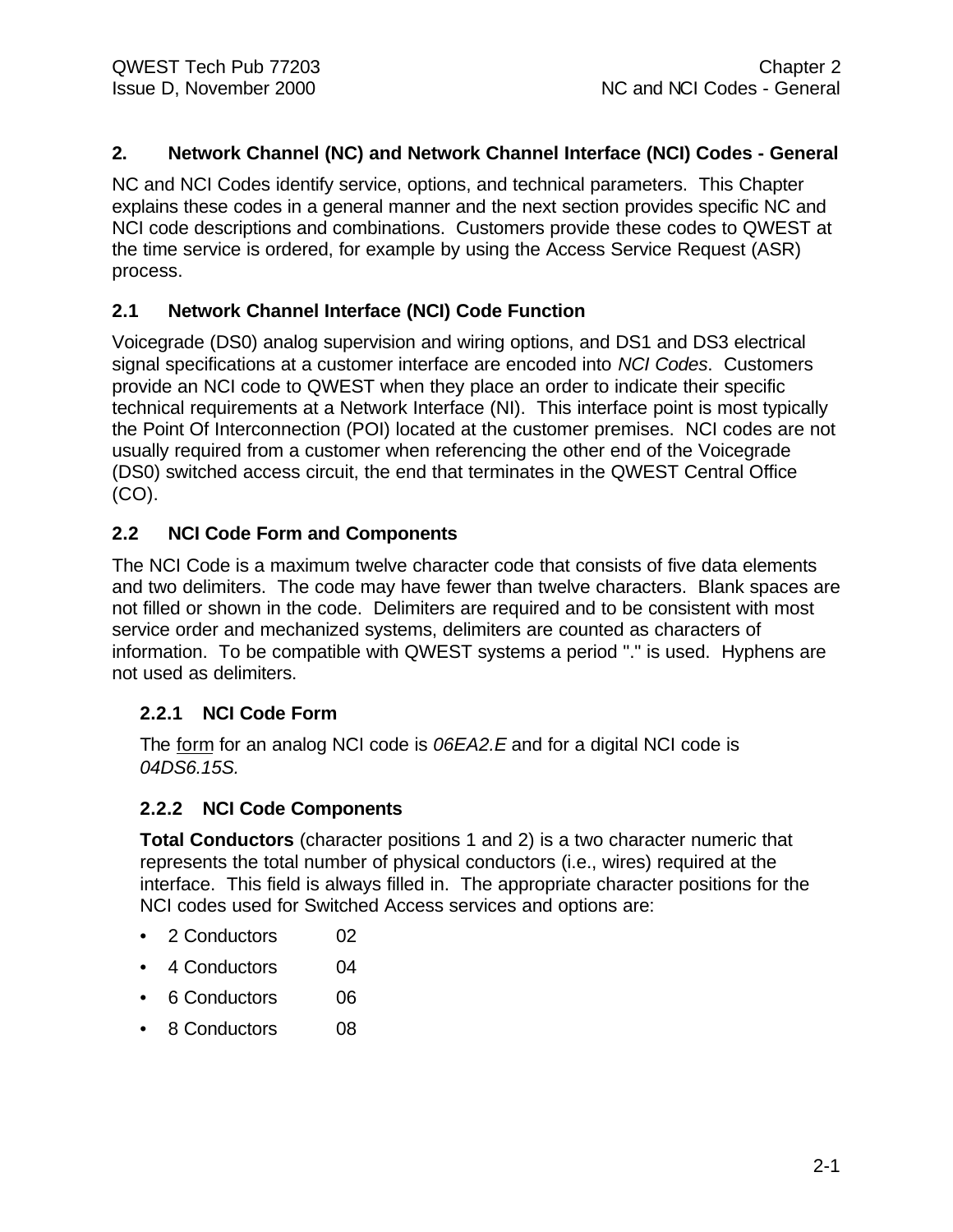**Protocol** (character positions 3 and 4) is a two character alpha code that defines requirements for the interface regarding signaling/transmission. This field is always filled. Protocol codes and associated options are shown in Table 2-1.

**Impedance** (character 5) is a one character alpha or numeric code representing the nominal reference impedance that will terminate the channel for the purpose of evaluating transmission performance. This field is always filled. Impedance values in ohms and the codes used for switched access services are shown below.

| Data Value in OHMS | Code |
|--------------------|------|
| 600                | 2    |
| 900                | 3    |
| 75                 | 6    |
| 100                | a    |

**Protocol Options** (characters positions 7, 8 and 9) is a one to three character alpha, numeric, or alphanumeric code that describes additional features, such as directionality, bit rate, bandwidth, etc., on the protocol to be used. These codes are always left justified when less than three characters are specified. Protocol option codes and associated protocols are described in Table 2-1.

**Transmission Level Point** (TLP) (character positions 8 through 12) is assigned a one or two character alpha code corresponding to a value for the TLP(s) from the customer or the QWEST end and immediately follows delimiter #2. TLP codes appear in Table 2-2. If TLP is entered on one character position only (TRSG or RCVG), a letter "O" is required as a filler in the associated TLP character position. If TLPs are not coded, default levels found in Bellcore Technical Reference GR-334, "Switched Access Service: Transmission Parameter Limits and Interface Combinations" will apply and the character positions (8 through 12) will be left blank. Delimiter #2 is not specified if the TLP character positions are not used.

TRSG TLP Level signifies the TLP transmit signal level at QWEST when transmitting to the customer.

RCVG TLP Level signifies the TLP receive signal level at QWEST when receiving from the customer.

**Delimiters** are required when using the NCI code format and will be counted as characters of information. QWEST uses the period (.) for the actual character and this publication will refer to the delimiters as #1 and #2 to show the difference. Delimiter #1 indicates the start of the protocol option field if a protocol option code is assigned, and will appear in character position 6. Delimiter #2 indicates the start of the TLP field if a TLP level is specified.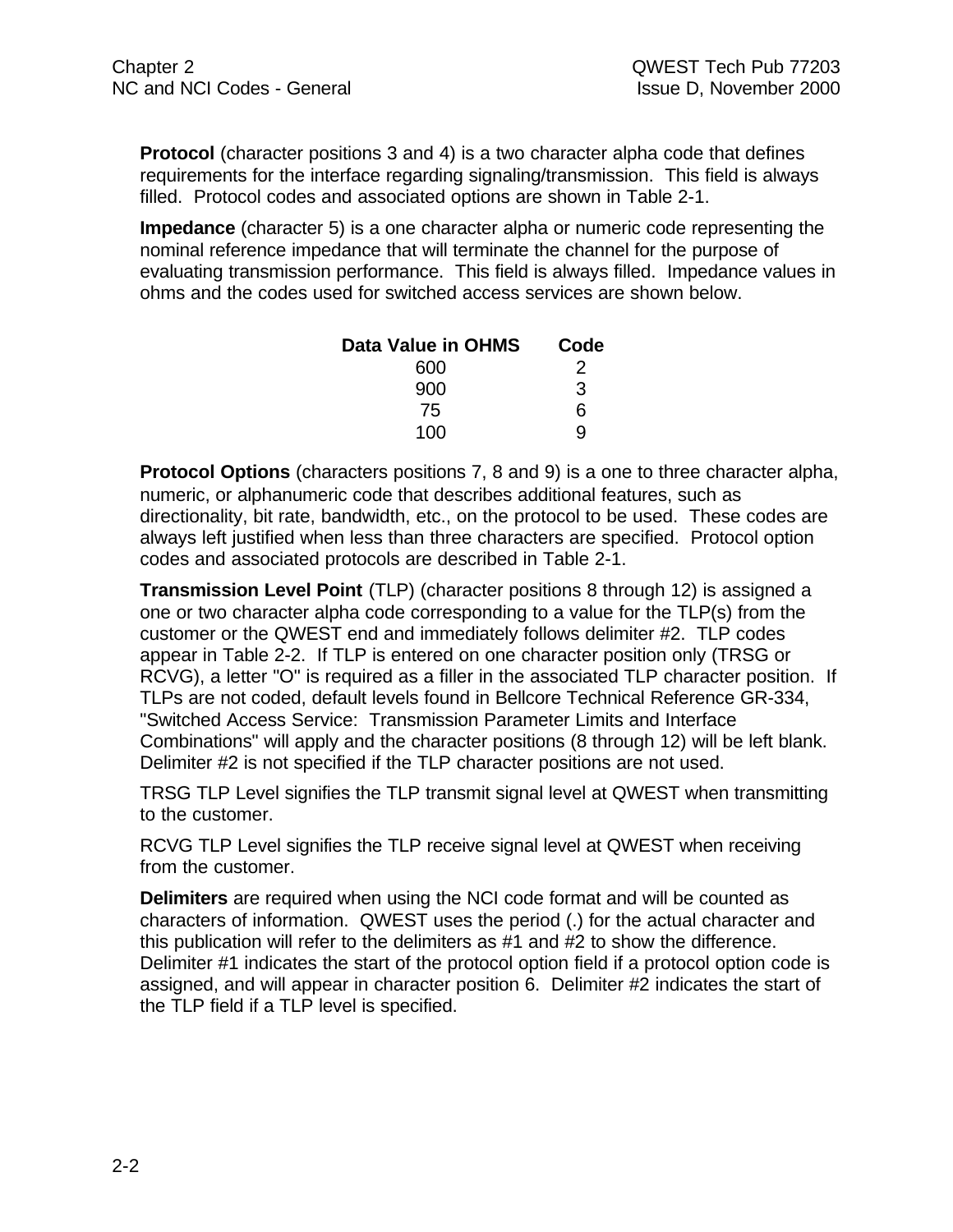| <b>Protocol</b><br>Code | <b>Protocol</b><br><b>Options</b> | <b>Description of Protocol and Options</b>                                                 |  |
|-------------------------|-----------------------------------|--------------------------------------------------------------------------------------------|--|
| <b>DS</b>               |                                   | DSX-1 digital interface 1.544 Mbit/s (DS1)                                                 |  |
|                         | 15                                | AMI line code and Superframe (SF) format                                                   |  |
|                         | B8ZS line code and SF format      |                                                                                            |  |
|                         | 15S                               | B8ZS line code and non-ANSI ESF format                                                     |  |
|                         | 44                                | Digital Hierarchy Interface DSX-3 44.736 Mbit/s (DS3)                                      |  |
| EA                      | E.                                | Type I, E&M lead signaling, customer originates on E lead                                  |  |
|                         | M                                 | Type I, E&M lead signaling, customer originates on M lead                                  |  |
| EB                      | E.                                | Type II, E&M lead signaling, customer originates on E lead                                 |  |
| М                       |                                   | Type II, E&M lead signaling, customer originates on M lead                                 |  |
| <b>EC</b>               | м                                 | Type III, E&M lead signaling, customer originates on M lead                                |  |
| <b>GS</b>               |                                   | Ground start loop signaling, customer provides closed end function                         |  |
| LS.                     |                                   | Loop start loop signaling, customer provides closed end function                           |  |
| <b>NO</b>               |                                   | No signaling interface, transmission only                                                  |  |
| <b>RV</b>               | O                                 | Loop reverse-battery supervision, customer originating function                            |  |
|                         | T                                 | Loop reverse-battery supervision, customer terminating function                            |  |
| <b>SF</b>               |                                   | Single frequency (SF) signaling within the VF band at POI                                  |  |
| $QB^*$                  |                                   | Manual cross-connect termination with no subrating capability                              |  |
|                         | $11*$                             | DS1 to DS1. This code may or may not meet DS1 signal levels as<br>specified by GR-342-CORE |  |
|                         | $33*$                             | DS3 to DS3. This code may or may not meet DS3 signal levels as<br>specified by GR-342-CORE |  |

| Table 2-1: Protocol and Protocol Options Definitions |  |  |
|------------------------------------------------------|--|--|
|                                                      |  |  |

**\*** InterConnect Tie Pair (ITP) available only to CLECs who are collocated in QWEST wire centers – see PUB 77386 Chapters 7, 8 and 16.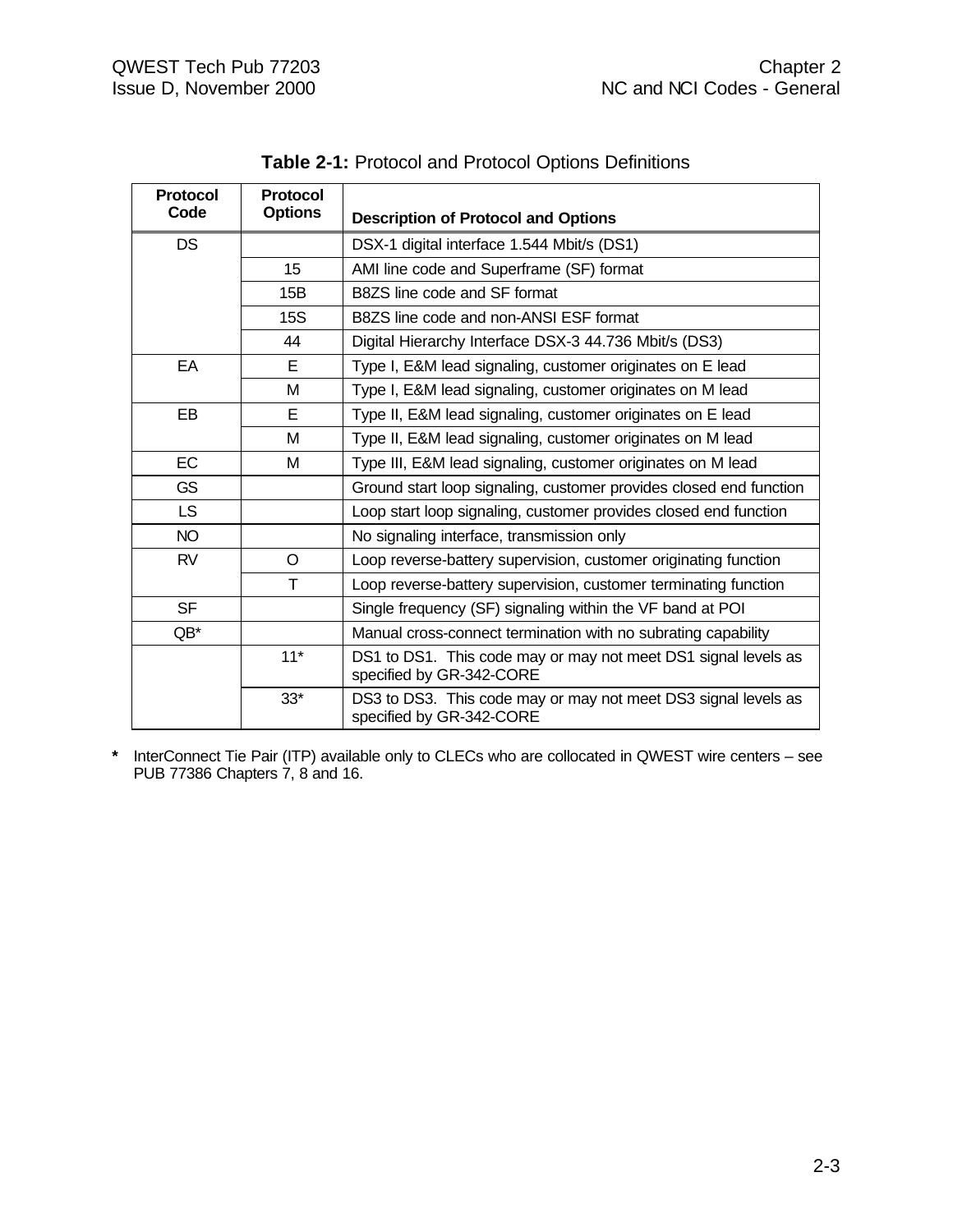| <b>Transmission Level Point Code</b><br><b>Data Value</b> | Code<br><b>Character Position 9 and 10</b> |
|-----------------------------------------------------------|--------------------------------------------|
| $-16.0$                                                   | A                                          |
| $-15.0$                                                   | B                                          |
| $-14.0$                                                   | $\mathsf C$                                |
| $-13.0$                                                   | D                                          |
| $-12.0$                                                   | E                                          |
| $-11.0$                                                   | $\mathsf F$                                |
| $-10.0$                                                   | G                                          |
| $-9.0$                                                    | H                                          |
| <b>Fractional TLPs</b>                                    | I                                          |
| $-8.0$                                                    | J                                          |
| $-7.0$                                                    | Κ                                          |
| $-6.0$                                                    | L                                          |
| $-5.0$                                                    | M                                          |
| $-4.0$                                                    | ${\sf N}$                                  |
| None This Direction (one way service)                     | $\circ$                                    |
| $-3.0$                                                    | P                                          |
| $-2.0$                                                    | Q                                          |
| $-1.0$                                                    | $\mathsf R$                                |
| 0.0                                                       | $\mathsf S$                                |
| $+1.0$                                                    | $\top$                                     |
| $+2.0$                                                    | U                                          |
| $+3.0$                                                    | $\vee$                                     |
| $+4.0$                                                    | W                                          |
| $+5.0$                                                    | X                                          |
| $+6.0$                                                    | Υ                                          |
| $+7.0$                                                    | Ζ                                          |
| <b>LEC</b> Specified                                      |                                            |
| Recommended                                               | <b>BLANK</b>                               |

**Table 2-2:** Transmission Level Point (TLP) Data Values and Codes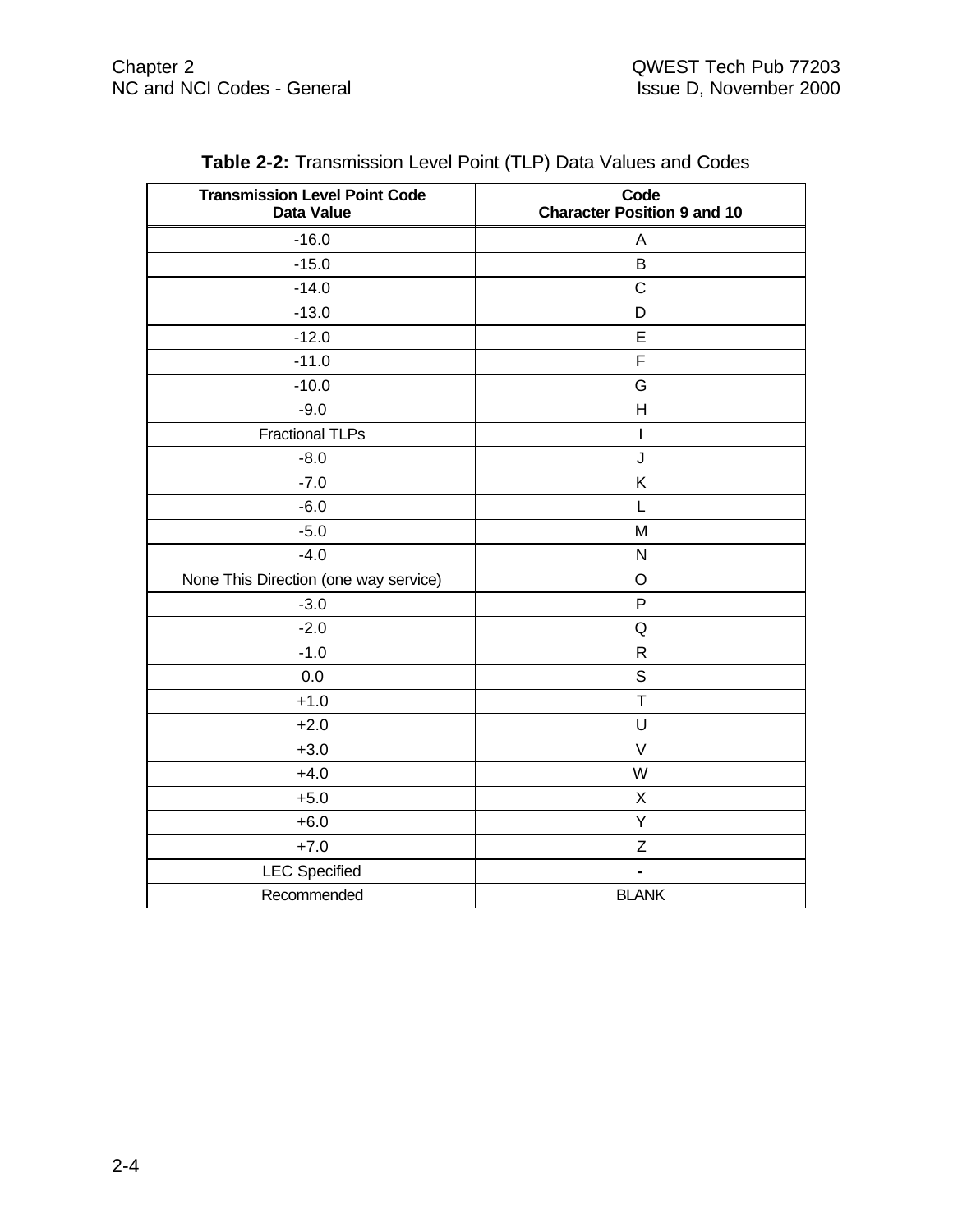#### **2.3 Network Channel (NC) Code Function**

The NC Code identifies switched services as specified by the QWEST Federal Communications Commission (FCC) #5 Access Tariff. The NC Code also provides a means of identifying options associated with interLATA switched access services, such as the Feature Group, Transmission Type, or signaling requirements desired for the service. NC codes for Entrance Facilities (EF) and Direct-Trunked Transport (DTT) are the same as those used to support QWEST DS1 and DS3 services.

#### **2.3.1 NC Code Form**

The form of an NC code is *SHSC.* There are no spaces or delimiters between the characters.

#### **2.3.2 NC Code Components**

The NC code consists of four alpha/numeric characters, one of which may be a dash "-". The code is divided into two data elements, the *Channel Code* and the *Optional Feature Code*. However, all character combinations have different meanings and NC code choices must be considered based on all four characters. NC codes may provide information which is redundant to the NCI code interface specifications.

For Switched Access Services the first two characters or Channel Code denote the Transmission Type A, B, B1, or C when in combination with an Optional Feature Code. Technical parameters and applications for transmission types may be found in Bellcore Technical Reference GR-000334-CORE (see Chapter 5 "Reference"). Optional Feature codes may also identify signaling, directionality, feature group or unbundled (Open Network Architecture [ONA]) BSAs, and other possible service options.

Channel Codes for Switched Access Services are *SB, SD*, and *SH***.** Full NC codes specific to choices available are given in Section 3. For EF and DTT the DS1 Channel Code is *HC*, and the DS3 Channel Code is *HF*.

#### **2.4 Interface Groups**

Switched Access connections are offered in four separate interface groups. Each group provides a specified interface category, such as 2-Wire, 4-Wire, etc. The interface group designations apply only to the configuration at the POI. This document will only reference standard offerings of combinations of POI network interface codes and QWEST switch supervisory signaling operations within each interface group. Brief descriptions of the four interface groups, switch supervision options, and the switched access services available with the group follow.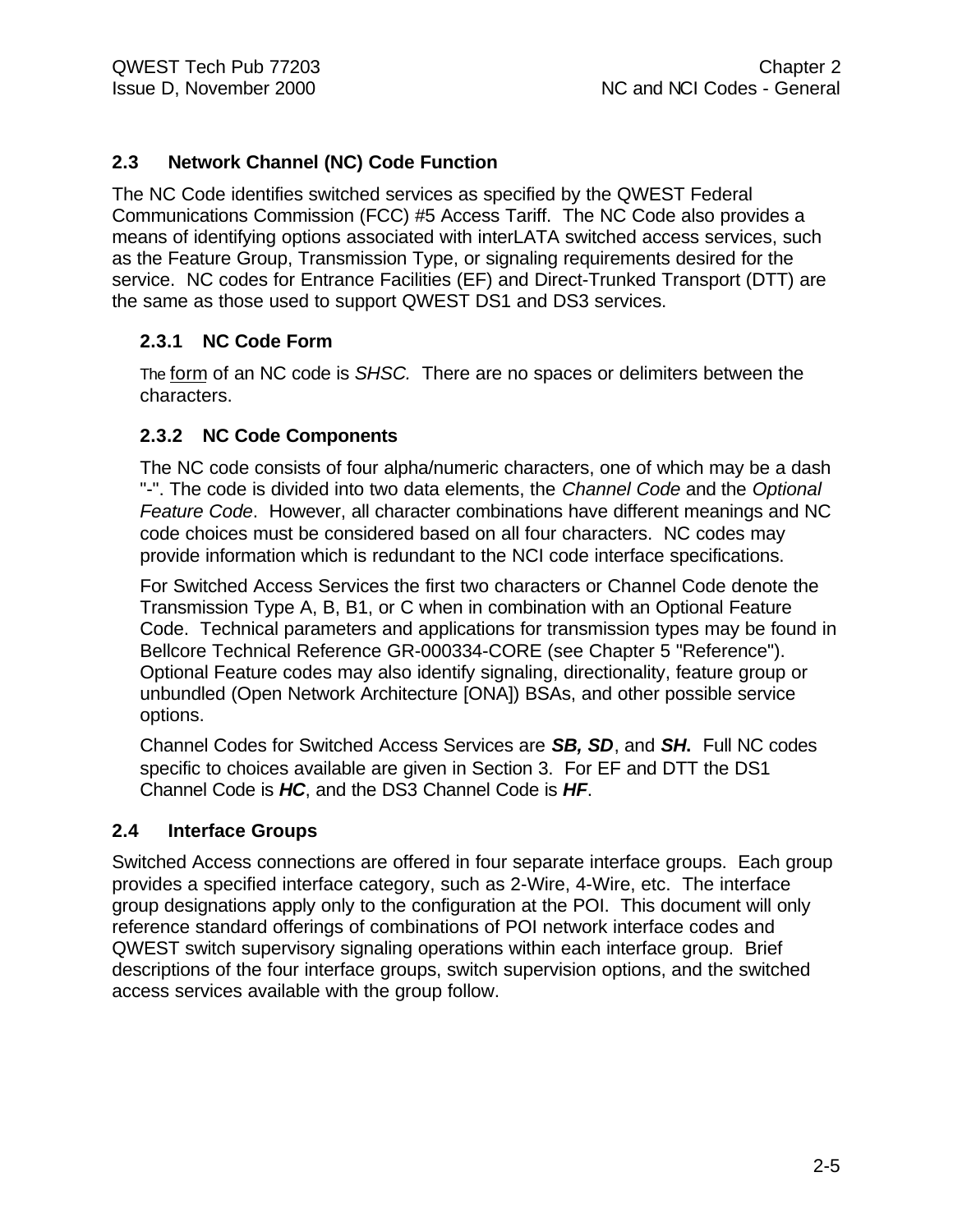#### **2.4.1 Interface Group 1**

Interface Group 1 provides 2-Wire voice-frequency transmission and is terminated 2- Wire at the POI. The interface is provided with loop (LO) or ground (GO) start signaling when associated with FGA or Circuit Switched Lineside (CSL). When provided with FG B, C, D, or Circuit Switched Trunkside (CST) 1, 2, and 3, the standard signaling will be reverse battery, with an option for E&M supervisory signaling. When associated with FG D or CST 3, using Common Channel Signaling/Signaling System Seven (CCS/SS7), no signaling will be done via the message channel.

| <b>QWEST Switch</b><br><b>Supervisory</b><br><b>Signaling</b> | <b>Network</b><br><b>Channel</b><br><b>Interface Code</b> | <b>CSL</b><br>or<br>FG A | CST <sub>1</sub><br>or<br>FG B | CST <sub>2</sub><br><b>or</b><br>FG C | CST <sub>3</sub><br>or<br>FG D | <b>Direct</b><br><b>Inward</b><br>Dial (DID) |
|---------------------------------------------------------------|-----------------------------------------------------------|--------------------------|--------------------------------|---------------------------------------|--------------------------------|----------------------------------------------|
| LO                                                            | 02LS2                                                     | X                        |                                |                                       |                                |                                              |
| LO                                                            | 02LS3                                                     | X                        |                                |                                       |                                |                                              |
| GO                                                            | 02GS2                                                     | X                        |                                |                                       |                                |                                              |
| GO                                                            | 02GS3                                                     | X                        |                                |                                       |                                |                                              |
| RV, EA, EB, EC                                                | 04EA3.E*                                                  |                          | X                              | X                                     | X                              | X                                            |
| RV, EA, EB, EC                                                | 04EA3.M*                                                  |                          | X                              | X                                     | X                              | X                                            |
| RV, EA, EB, EC                                                | 06EB3.E*                                                  |                          | X                              | X                                     | X                              | X                                            |
| RV, EA, EB, EC                                                | 06EB3.M*                                                  |                          | X                              | X                                     | X                              | X                                            |
| <b>RV</b>                                                     | 02RV3.O                                                   |                          | X                              | X                                     | X                              |                                              |
| <b>RV</b>                                                     | 02RV3.T                                                   |                          | X                              | X                                     | X                              | X                                            |
| <b>CCS</b>                                                    | 02NO <sub>2</sub>                                         |                          |                                |                                       | X                              |                                              |

**Table 2-3:** Interface Group 1 Standard Supervisory and Interface Combinations

\* Telephone company equipment is generally required at the customer's premises.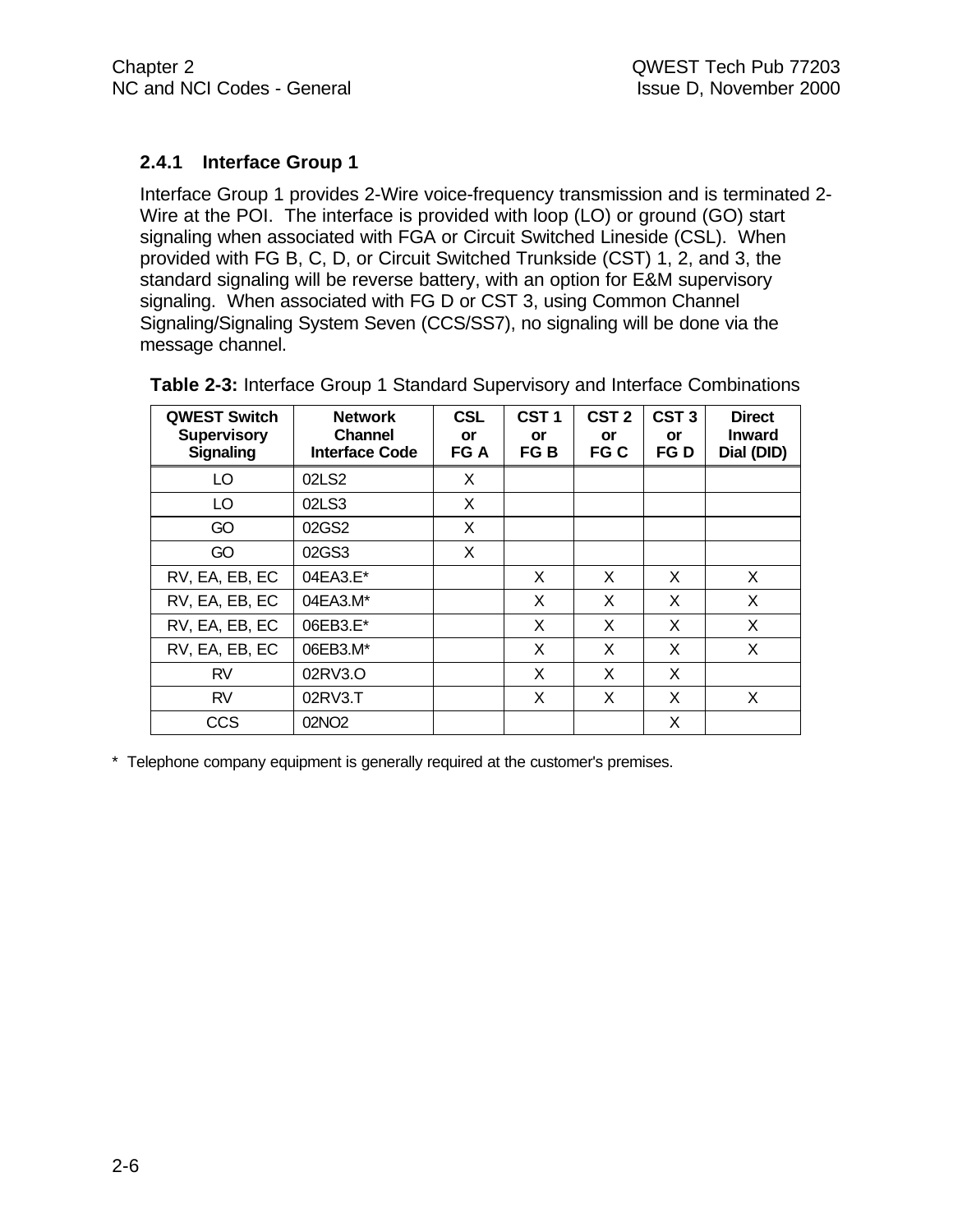#### **2.4.2 Interface Group 2**

Interface group 2 provides 4-Wire voice frequency transmission at the POI. The interface is provided with FG A or CSL with loop or ground start signaling. When the interface is associated with FG B, C, D or CST 1, 2, or 3, reverse battery and E&M signaling are available. When this interface is associated with FG D and CST 3, using CCS/SS7, no signaling will be done via the message channel.

| <b>QWEST Switch</b><br><b>Supervisory</b><br><b>Signaling</b> | <b>Network</b><br><b>Channel</b><br><b>Interface</b><br>Code | <b>CSL</b><br>or<br>FG A | CST <sub>1</sub><br>or<br>FG B | CST <sub>2</sub><br>or<br>FG C | CST <sub>3</sub><br>or<br>FG D | <b>Direct</b><br><b>Inward</b><br><b>Dial</b><br>(DID) |
|---------------------------------------------------------------|--------------------------------------------------------------|--------------------------|--------------------------------|--------------------------------|--------------------------------|--------------------------------------------------------|
| LO, GO                                                        | 04SF2                                                        | X                        |                                |                                |                                |                                                        |
| LO.                                                           | 04LS2                                                        | X                        |                                |                                |                                |                                                        |
| GO                                                            | 04GS2                                                        | X                        |                                |                                |                                |                                                        |
| RV, EA, EB, EC                                                | 04SF2                                                        |                          | X                              | X                              | X                              | X                                                      |
| RV, EA, EB, EC                                                | 06EA2.E*                                                     |                          | X                              | X                              | X                              | X                                                      |
| RV, EA, EB, EC                                                | 06EA2.M*                                                     |                          | X                              | X                              | X                              | X                                                      |
| RV, EA, EB, EC                                                | 08EB2.E*                                                     |                          | X                              | X                              | X                              | X                                                      |
| RV, EA, EB, EC                                                | 08EB2.M*                                                     |                          | X                              | X                              | X                              | X                                                      |
| EA, EB, EC                                                    | 08EC2.M*                                                     |                          | X                              | X                              | X                              |                                                        |
| <b>RV</b>                                                     | 04RV2.O                                                      |                          | X                              | X                              | X                              |                                                        |
| <b>RV</b>                                                     | 04RV2.T                                                      |                          | X                              | X                              | X                              | X                                                      |
| CCS                                                           | 04NO <sub>2</sub>                                            |                          |                                |                                | X                              |                                                        |

**Table 2-4:** Interface Group 2 Standard Supervisory and Interface Combinations

\* Telephone company equipment is generally required at the customer's premises.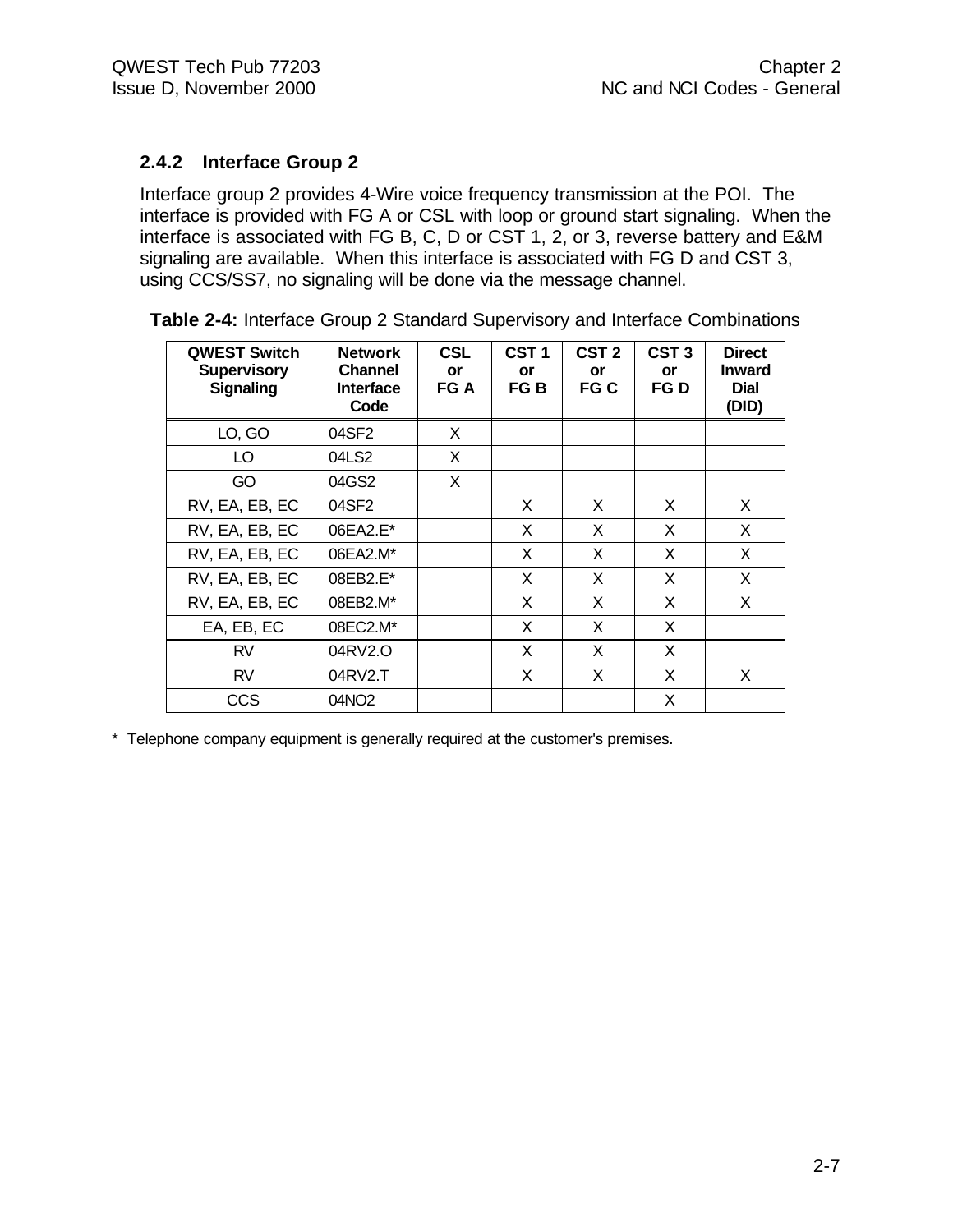#### **2.4.3 Interface Group 6**

Interface Group 6 provides DS1-level digital transmission interfaces at the POI for digital Entrance Facilities. The interface is capable of transmitting electrical signals at a nominal 1.544 Mbit/s, with the capability to channelize up to 24 voice-frequency or digital data transmission paths. The interface is provided with individual transmission path bit-stream supervisory signaling. Where this interface is associated with FG D or CST3 using CCS/SS7 no signaling will be done via the message channel.

| <b>QWEST Switch</b><br><b>Supervisory</b><br><b>Signaling</b> | <b>NCI Code</b>                                     | <b>CSL</b><br>or<br>FG A | CST <sub>1</sub><br>or<br>FG B | CST <sub>2</sub><br>or<br>FG C | CST <sub>3</sub><br>or<br>FG D |
|---------------------------------------------------------------|-----------------------------------------------------|--------------------------|--------------------------------|--------------------------------|--------------------------------|
| LO, GO                                                        | 04DS9.15*<br>04DS9.15B**<br>04DS9.15S**<br>04QB9.11 | X                        |                                |                                |                                |
| RV, EA, EB, EC                                                | 04DS9.15*<br>04DS9.15B**<br>04DS9.15S**<br>04QB9.11 |                          | X                              | X                              | X                              |
| CCS                                                           | 04DS9.15*<br>04DS9.15B**<br>04DS9.15S**<br>04QB9.11 |                          |                                |                                | X                              |

**Table 2-5:** Interface Group 6 Standard Supervisory and Interface Combinations

\* Telephone company equipment is generally required at the customer's premises.

64 DS0 CCC (Clear Channel Capability) must be ordered with these interfaces.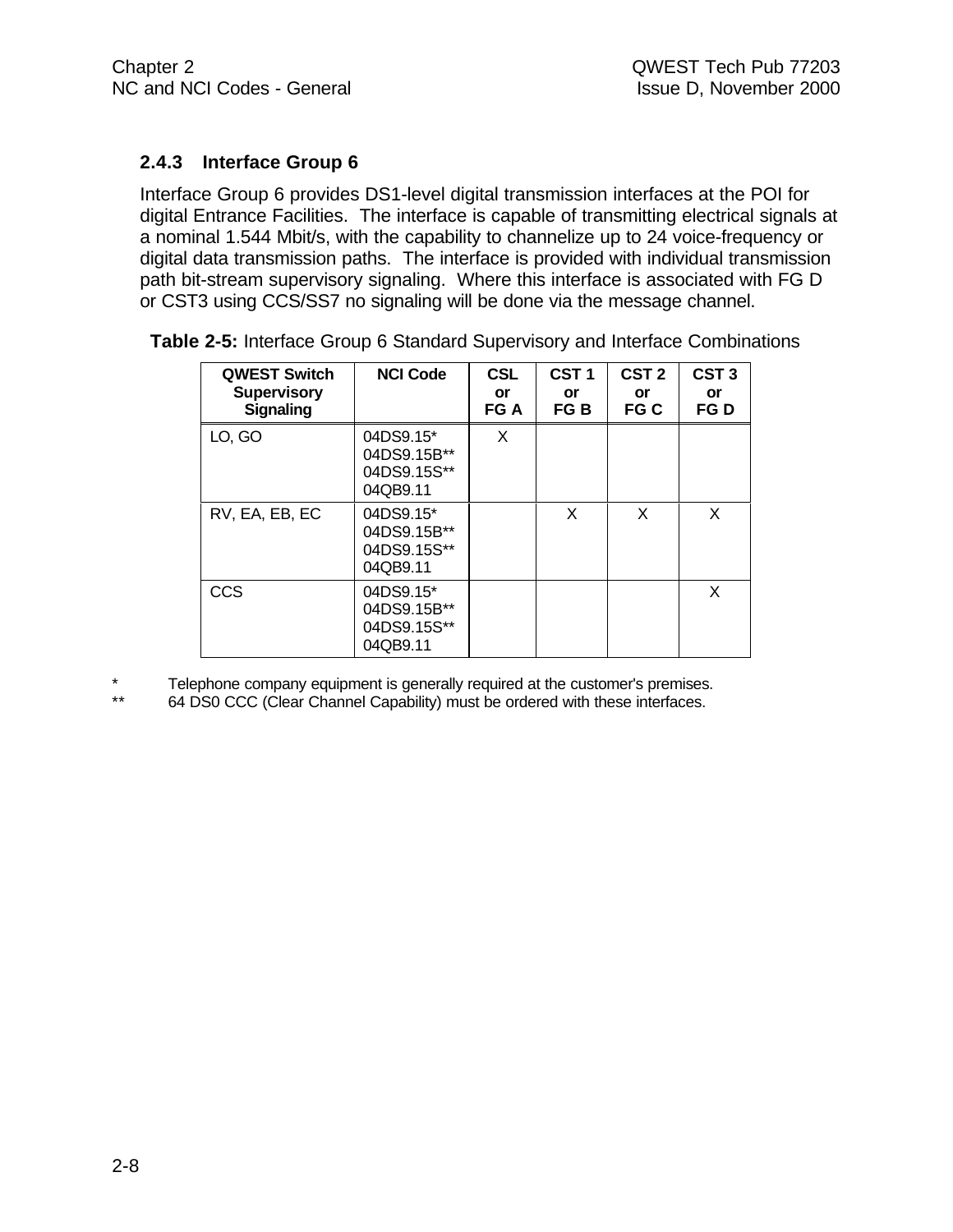#### **2.4.4 Interface Group 9**

Interface Group 9 provides DS3 level digital transmission interface at the POI for digital Entrance Facilities. The interface is capable of transmitting electrical signals at a nominal 44.736 Mbit/s, with the capability to channelize up to 672 voice frequency transmission paths. This interface is provided with individual transmission path bitstream supervisory signaling. Where this interface is associated with FG D or CST3 using CCS/SS7 no signaling will be done via the message channel.

| <b>QWEST Switch</b><br><b>Supervisory</b><br><b>Signaling</b> | <b>NCI Code</b>       | <b>CSL</b><br>or<br>FG A | CST <sub>1</sub><br>or<br>FG B | CST <sub>2</sub><br>or<br>FG C | CST <sub>3</sub><br>or<br>FG D |
|---------------------------------------------------------------|-----------------------|--------------------------|--------------------------------|--------------------------------|--------------------------------|
| LO, GO                                                        | 04DS6.44*<br>04QB6.33 |                          |                                |                                |                                |
| RV, EA, EB, EC                                                | 04DS6.44*<br>04QB6.33 |                          | X                              |                                |                                |
| <b>CCS</b>                                                    | 04DS6.44*<br>04QB6.33 |                          |                                |                                |                                |

**Table 2-6:** Interface Group 9 Standard Supervisory and Interface Combinations

\* Telephone company equipment is generally required at the customer's premises.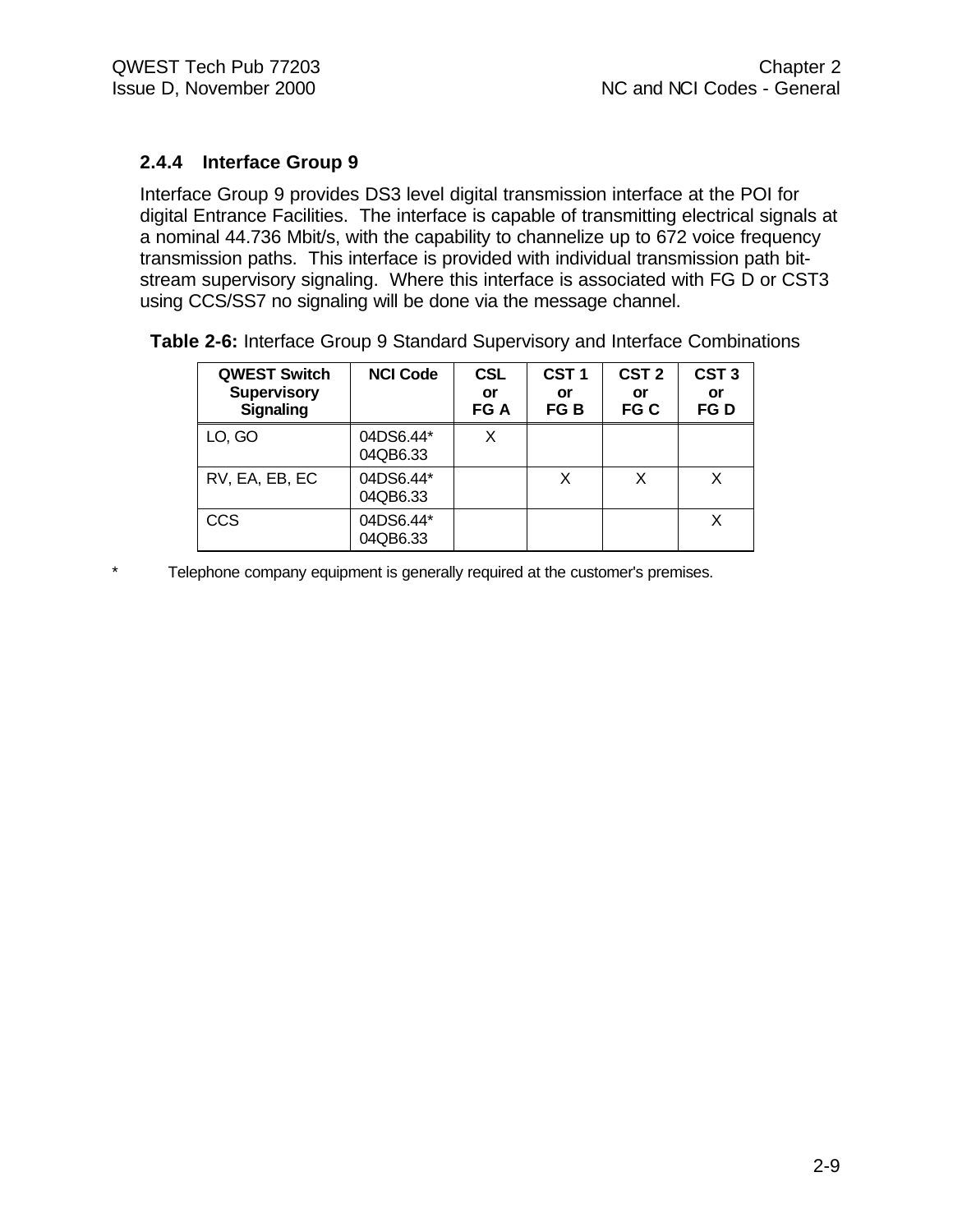#### **CONTENTS**

### **Chapter and Section Page**

| 3. |                  | Network Channel/Network Channel Interface Code Combinations  3-1 |  |
|----|------------------|------------------------------------------------------------------|--|
|    | 3.1              | Feature Group A and Circuit Switched Lineside Service  3-1       |  |
|    |                  |                                                                  |  |
|    | 3.2              | Feature Group B and Circuit Switched Trunkside Option 1  3-3     |  |
|    |                  |                                                                  |  |
|    | 3.3 <sub>2</sub> | Feature Group C and Circuit Switched Trunkside Option 2 3-4      |  |
|    |                  |                                                                  |  |
|    | 3.4              | Feature Group D and Circuit Switched Trunkside Option 3 3-5      |  |
|    |                  |                                                                  |  |
|    | 3.5              |                                                                  |  |
|    |                  |                                                                  |  |
|    |                  |                                                                  |  |
|    |                  |                                                                  |  |
|    |                  |                                                                  |  |

#### **Tables**

| $3-3$                                                                  |  |
|------------------------------------------------------------------------|--|
|                                                                        |  |
| DS1 NC Codes for Entrance Facilities and Direct-Trunked Transport 3-10 |  |
|                                                                        |  |
| DS3 NC Codes for Entrance Facilities and Direct-Trunked Transport 3-11 |  |
| $3 - 8$                                                                |  |
|                                                                        |  |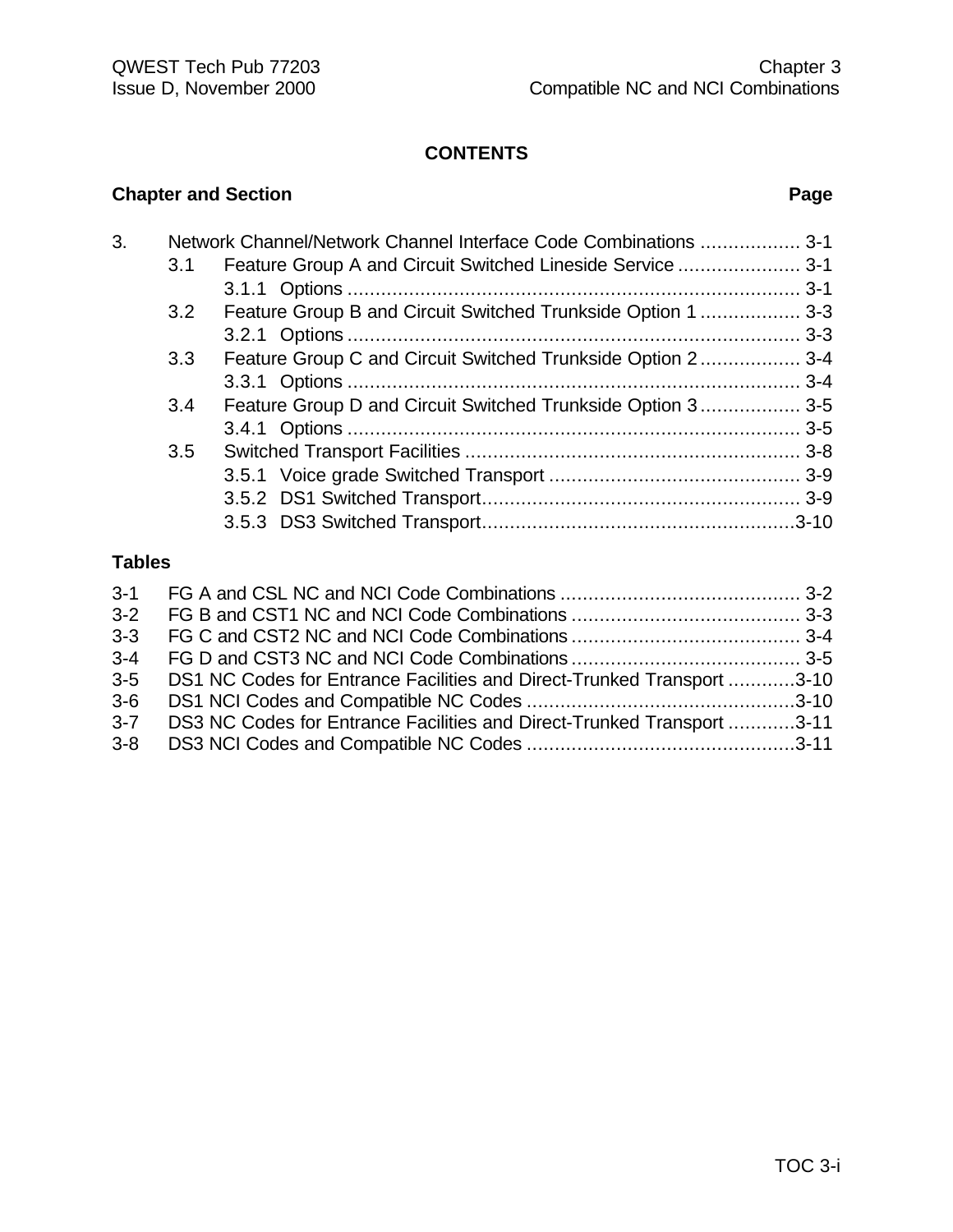#### **3. Compatible NC and NCI Code Combinations**

The tables in this chapter provide combinations of codes which support ordering the Feature Groups and BSAs and options for Switched Access Services. Codes are also provided for ordering Entrance Facilities (EF) and Direct Trunked Transport (DTT). Technical Publications described in Section 1 should be consulted for detailed explanations of applications and the transmission specifications referred to in Section 3.

#### **3.1 Feature Group A and Circuit Switched Lineside Service**

Feature Group A (FG A) and Circuit Switched Lineside (CSL) Services provide a voice transmission path, approximately 300 to 3000 Hz, between the POI and the First Point Of Switching (FPOS) within a Local Access and Transport Area (LATA). The FPOS provides a line side termination, which is assigned a 7 digit local telephone number. FG A and CSL are typically used to provide Message Telephone Service (MTS), Foreign Exchange (FX) or Off Network Access Line type services.

#### **3.1.1 Options**

The termination will be provided with either ground start supervisory signaling or loop start supervisory signaling. Interface group designations apply at the POI and the configuration at the QWEST line side termination is 2-Wire. When Interface Group 1 is chosen, transmission type C is provided and QWEST transport facilities may be 2- Wire. Interface Groups 2, 6 and 9 are provided with transmission type B and QWEST transport facilities will be effective 4-Wire. Table 3-1 provides compatible combinations of NC and NCI codes along with signaling choices.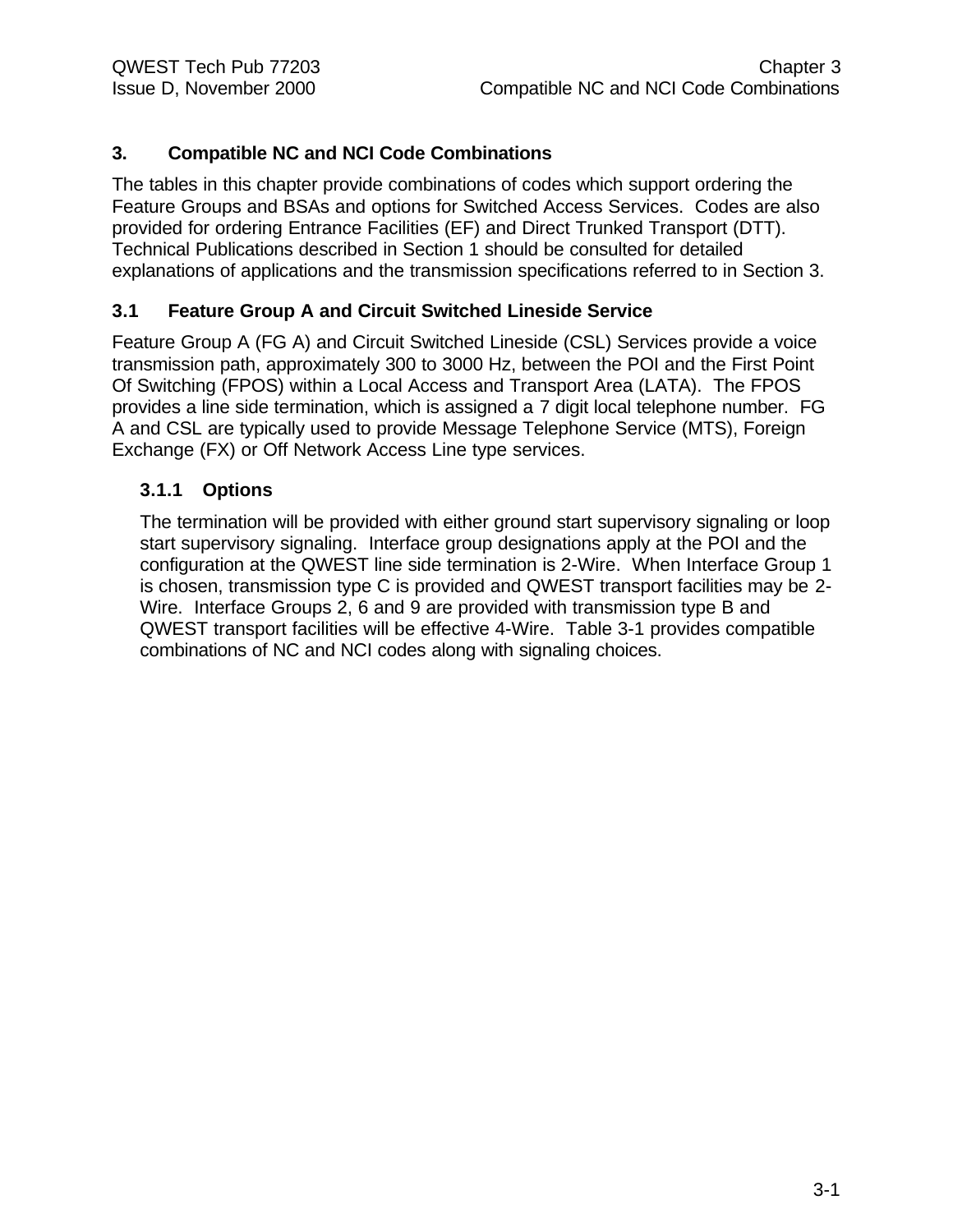| <b>NC Code</b><br><b>Service</b><br><b>Code Char</b><br>1&8&2 | <b>NC Code Options Code</b><br>Char <sub>3</sub>                                        |                    | <b>NC Code Options Code</b><br>Char 4                             |                                              | <b>NCI</b><br>Code                             | Inter-<br>face<br>Group | Trans-<br>mission<br><b>Type</b> |
|---------------------------------------------------------------|-----------------------------------------------------------------------------------------|--------------------|-------------------------------------------------------------------|----------------------------------------------|------------------------------------------------|-------------------------|----------------------------------|
| <b>SB</b>                                                     | MTS type 2-Wire<br>interface<br>(2nd dial tone)<br>Foreign Exchange<br>2-Wire interface | F.<br>G            | DPLS, TW<br>DTMF, -LS, TW<br>DPLS, TO N<br>DTMF, LS, TO<br>LS, OO | A<br>F<br>R<br>U                             | 02LS2<br>02LS3                                 | $\mathbf{1}$            | $\mathsf{C}$                     |
|                                                               | <b>Off Network</b><br>Access Line<br>2-Wire interface<br><b>IntraLATA</b><br>Switched*  | H.<br>$\mathbf{1}$ | DPGS, TW<br>DTMF, GS, TW<br>DPGS, TO<br>DTMF, GS, TO<br>GS, OO    | Ε<br>G<br>${\sf P}$<br>$\mathsf S$<br>$\vee$ | 02GS2<br>02GS3                                 |                         |                                  |
| <b>SD</b>                                                     | None                                                                                    |                    | DPLS, TW<br>DTMF, -LS, TW                                         | A<br>F                                       | 04SF2<br>04LS2                                 | $\overline{2}$          | B                                |
|                                                               |                                                                                         |                    | DPLS, TO<br>DTMF, LS, TO<br>LS, OO                                | N<br>$\mathsf R$<br>U                        | 04DS9.15<br>04DS9.15B<br>04DS9.15S<br>04QB9.11 | 6                       |                                  |
|                                                               |                                                                                         |                    |                                                                   |                                              | 04DS6.44<br>04QB6.33                           | 9                       |                                  |
|                                                               |                                                                                         |                    | DPGS, TW<br>DTMF, GS, TW                                          | Е<br>G                                       | 04SF2<br>04GS2                                 | $\overline{2}$          |                                  |
|                                                               |                                                                                         |                    | DPGS, TO<br>DTMF, GS, TO<br>GS, OO                                | P<br>$\mathsf S$<br>V                        | 04DS9.15<br>04DS9.15B<br>04DS9.15S<br>04QB9.11 | $6\phantom{a}$          |                                  |
|                                                               |                                                                                         |                    |                                                                   |                                              | 04DS6.44<br>04QB6.33                           | $9\,$                   |                                  |

DPLS: Dial Pulse Loop Start DPGS: Dial Pulse Ground Start

DTMF-LS: Dual Tone Multifrequency Loop Start<br>DTMF-GS: DTMF Ground Start

DTMF-GS: DTMF Ground Start<br>TW: Two Way

- Two Way
- TO: Terminate Only
- OO: Originate Only

\* IntraLATA Switched Access available through State Access tariffs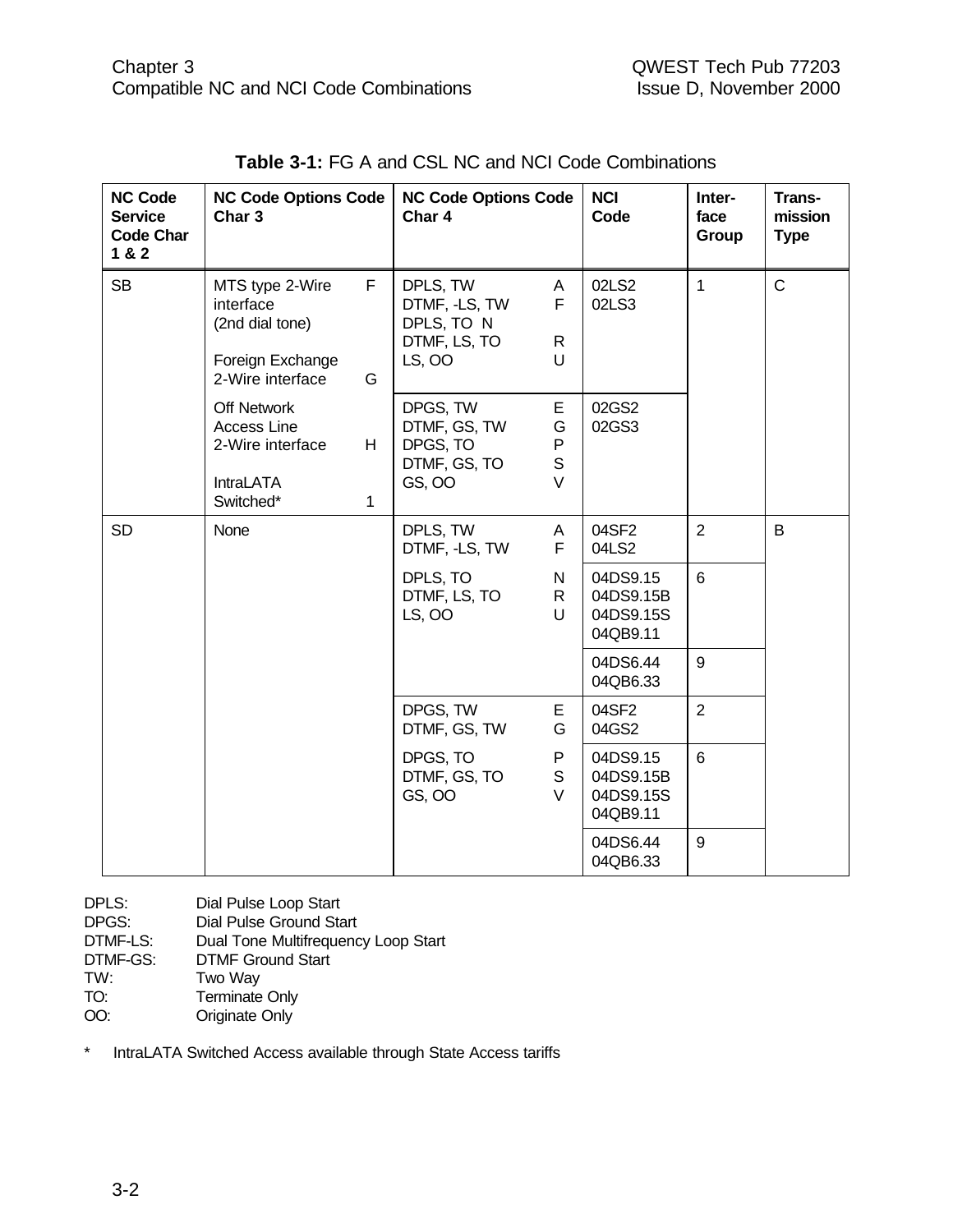#### **3.2 Feature Group B (FG B) and Circuit Switched Trunkside Option 1 (CST1)**

FG B and CST1 Services provide a voice transmission path, approximately 300 to 3000 Hz, between the customer's POI and the QWEST FPOS within a LATA. These services are terminated on the trunk side of a Stored Program Control Switch (SPCS), either directly to an end office or through tandem, utilizing tandem switching functions and common transport to the end office.

#### **3.2.1 Options**

FG B and CST1 services are provided with transmission type B1. Interface group designations apply to the configuration at the POI. When interface group 1 is used the QWEST facilities may be 2-Wire, 4-Wire, or both, and transmission is effective 2- Wire. When interface groups 2, 6, or 9 are used at the POI, the QWEST facilities will be effective 4-Wire. Supervisory signaling is provided as reverse battery or E&M type signaling.

| <b>NC Code</b><br><b>Service</b><br><b>Code Char</b><br>1 & 2 | <b>NC Code</b><br><b>Options Code Char 3</b>                            | <b>NC Code</b><br><b>Options Code Char 4</b>           | <b>NCI</b><br>Code                                                                 | Inter-<br>face<br>Group | Trans-<br>mission<br><b>Type</b> |
|---------------------------------------------------------------|-------------------------------------------------------------------------|--------------------------------------------------------|------------------------------------------------------------------------------------|-------------------------|----------------------------------|
| <b>SB</b>                                                     | 2-Wire Interface<br>$\blacksquare$                                      | B<br><b>FGB Multifrequency</b><br>H<br><b>FGB RDSS</b> | 04EA3.E<br>04EA3.M<br>06EB3.E<br>06EB3.M<br>02RV3.O<br>02RV3.T                     | $\mathbf 1$             | <b>B1</b>                        |
| <b>SD</b>                                                     | 4-Wire Interface<br>$\blacksquare$<br>T.<br>4-Wire Trunk<br>Termination | <b>FGB Multifrequency</b><br>B<br><b>FGB RDSS</b><br>H | 04SF2<br>06EA2.E<br>06EA2.M<br>08EB2.E<br>08EB2.M<br>08EC2.M<br>04RV2.O<br>04RV2.T | 2                       | <b>B1</b>                        |
|                                                               |                                                                         |                                                        | 04DS9.15<br>04DS9.15B<br>04DS9.15S<br>04QB9.11                                     | 6                       |                                  |
|                                                               |                                                                         |                                                        | 04DS6.44<br>04QB6.33                                                               | 9                       |                                  |

| Table 3-2: FG B and CST1 NC and NCI Code Combinations |
|-------------------------------------------------------|
|                                                       |

RDSS: Rotary Dial Station Signaling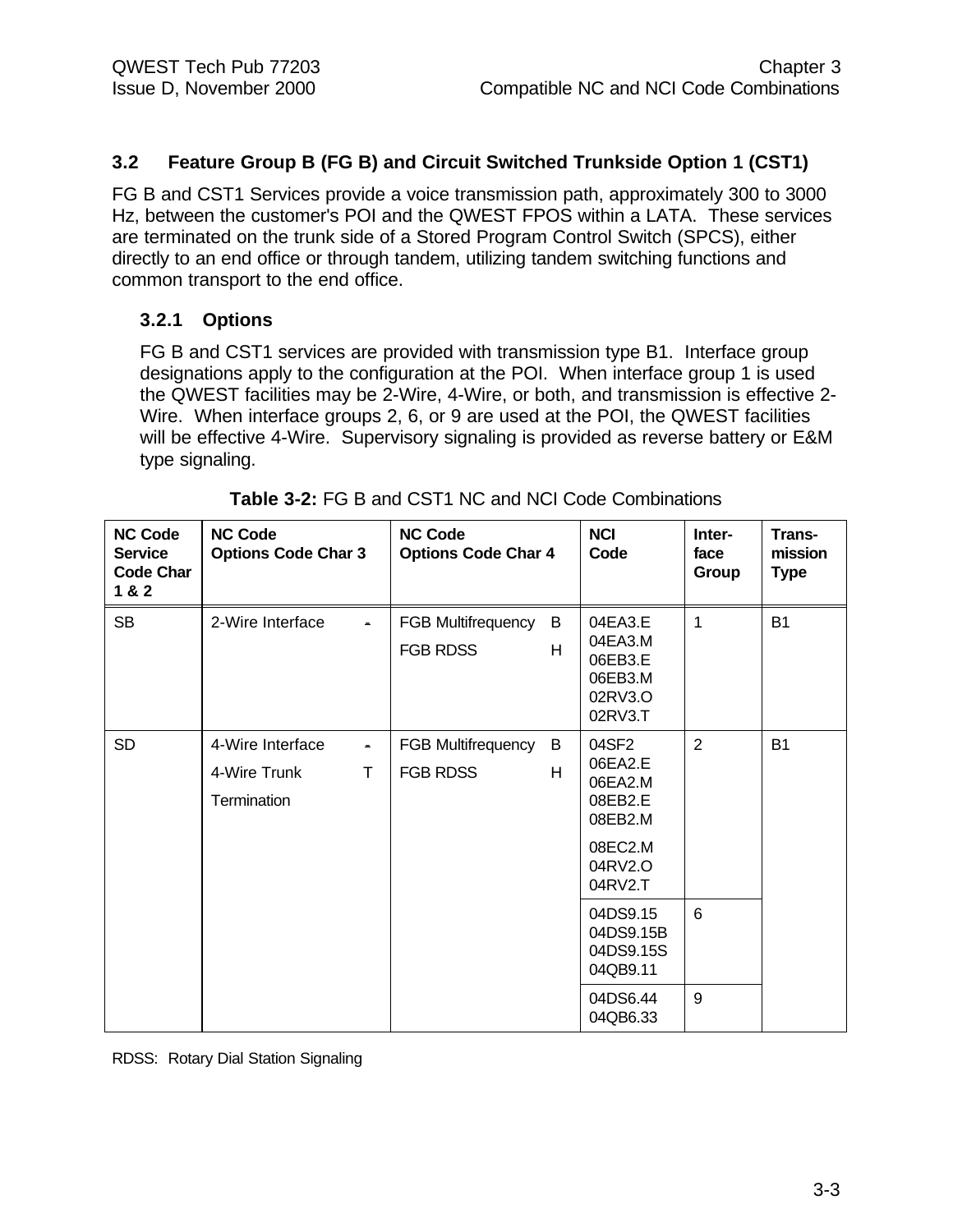#### **3.3 Feature Group C (FG C) and Circuit Switched Trunkside Option 2 (CST2)**

FG C and CST2 Services provide LATA access via a voice transmission path, approximately 300 to 3000 Hz, with trunkside switching through the use of end office or access tandem switch trunk equipment. These services are only available to MTS and WATS providers in offices where FG D is unavailable.

#### **3.3.1 Options**

Switch trunk equipment is provided with answer and disconnect supervisory signaling. Wink start start-pulsing signals are provided in all offices where available. If not available, delay dial start pulse signaling is provided. If immediate dial signals will be provided, no start pulsing signals will be provided. Multifrequency address signaling is provided except in certain electromechanical end offices where MF signaling is not available. In these switches, the address signaling will be dial pulse, or immediate dial pulse, whichever is available.

| <b>NC Code</b><br><b>Service</b><br><b>Code Char</b><br>1 & 2 | <b>NC Code</b><br><b>Options Code Char 3</b>              | <b>NC Code</b><br><b>Options Code Char 4</b>                                                   | <b>NCI</b><br>Code                                                                 | Inter-<br>face<br>Group | Trans-<br>mission<br><b>Type</b> |
|---------------------------------------------------------------|-----------------------------------------------------------|------------------------------------------------------------------------------------------------|------------------------------------------------------------------------------------|-------------------------|----------------------------------|
| <b>SB</b>                                                     | 2-Wire Interface                                          | <b>FGC Multifrequency</b><br>C<br>M<br><b>FGC Dial Pulse</b><br>FGC 800 Access<br>W<br>Service | 04EA3.E<br>04EA3.M<br>06EB3.E<br>06EB3.M<br>02RV3.O<br>02RV3.T                     | 1                       | <b>B1</b>                        |
| <b>SD</b>                                                     | 4-Wire Interface<br>٠<br>4-Wire Trunk<br>Termination<br>т | <b>FGC Multifrequency</b><br>C<br><b>FGC Dial Pulse</b><br>M<br>FGC 800 Access<br>Service<br>W | 04SF2<br>06EA2.E<br>06EA2.M<br>08EB2.E<br>08EB2.M<br>08EC2.M<br>04RV2.O<br>04RV2.T | $\overline{2}$          | <b>B1</b>                        |
|                                                               |                                                           |                                                                                                | 04DS9.15<br>04DS9.15B<br>04DS9.15S<br>04QB9.11                                     | 6                       |                                  |
|                                                               |                                                           |                                                                                                | 02FCF<br>04DS6.44<br>04QB6.33                                                      | 9                       |                                  |

| Table 3-3: FG C and CST2 NC and NCI Code Combinations |
|-------------------------------------------------------|
|-------------------------------------------------------|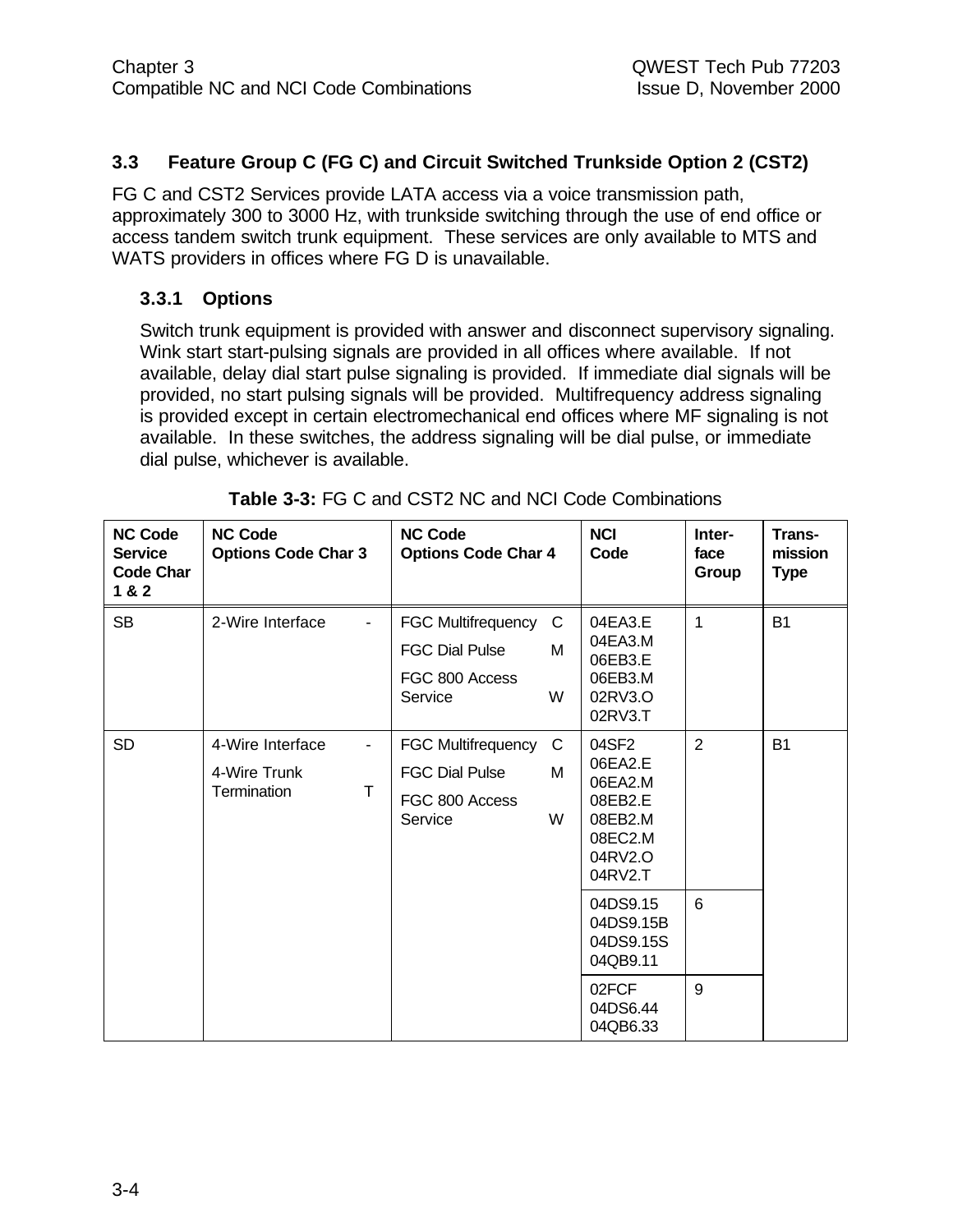#### **3.4 Feature Group D (FG D) and Circuit Switched Trunkside Option 3 (CST3)**

FG D and CST3 Services provide trunkside switching through the use of End Office (EO) or access tandem switch trunk equipment. The switch trunk equipment is provided with wink start start-pulsing signals and answer and disconnect supervisory signaling except when SS7 out of band signaling is specified. FG D and CST3 services are provided with multifrequency address signaling or SS7 out of band signaling. Voicegrade (DS0) Clear Channel Capability (CCC) may be ordered for FG D and CST3 trunks.

#### **3.4.1 Options**

These services are provided with a voiceband channel between the POI and the QWEST EO. FG D and CST3 segments have two types of voiceband transmission. Transmission type B1 uses a 2-Wire interface at the POI with a 2-Wire termination at the directly connected end office, a 4-Wire interface at the POI with a 2- or 4-Wire termination at the end office, and is only applicable for direct POI to end office configurations.

Transmission type A1 uses a 4-Wire interface at the POI and the access tandem. If the access tandem is an analog switch, a 4-Wire trunk termination is used. The facility between the access tandem and the EO also uses transmission type A1.

Overall POI to EO requirements for FG D and CST3 provide transmission type B1 performance whether routed directly or via an access tandem.

Transmission type B1 performance is provided with interface groups 1, 2, 6 and 9. Transmission type A1 performance is provided with interface groups 2, 6 and 9.

| <b>NC Code</b><br><b>Service</b><br><b>Code Char</b><br>1 & 2 | <b>NC Code</b><br><b>Options Code Char 3</b> | <b>NC Code</b><br><b>Options Code Char 4</b>                    | <b>NCI</b><br>Code                                             | Inter-<br>face<br>Group | Trans-<br>mission<br><b>Type</b> |
|---------------------------------------------------------------|----------------------------------------------|-----------------------------------------------------------------|----------------------------------------------------------------|-------------------------|----------------------------------|
| <b>SB</b>                                                     | 2-Wire Interface<br>$\blacksquare$           | <b>FGD Multifrequency</b><br>D<br>FGD800 Access<br>X<br>Service | 04EA3.E<br>04EA3.M<br>06EB3.E<br>06EB3.M<br>02RV3.O<br>02RV3.T |                         | B <sub>1</sub>                   |
|                                                               | SS7/CC<br>S                                  | FGD SS7/CCS<br>Α                                                | 02NO <sub>2</sub>                                              |                         |                                  |

| Table 3-4: FG D and CST3 NC and NCI Code Combinations |  |
|-------------------------------------------------------|--|
|-------------------------------------------------------|--|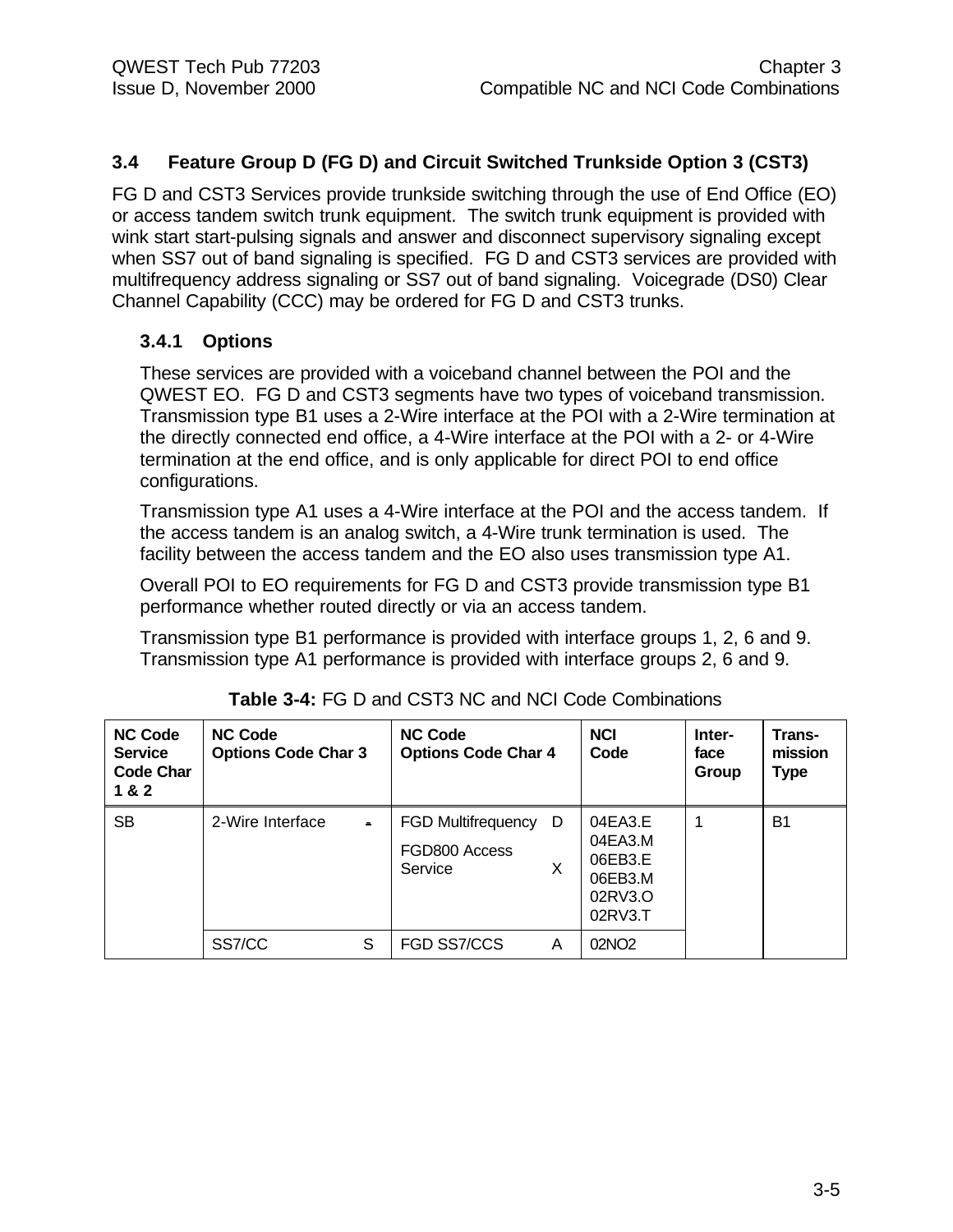| <b>NC Code</b><br><b>Service</b><br><b>Code Char</b><br>1 & 2 | <b>NC Code</b><br><b>Options Code Char 3</b> | <b>NC Code</b>           | <b>Options Code Char 4</b> | <b>NCI</b><br>Code                                                      | Inter-<br>face<br>Group | Trans-<br>mission<br><b>Type</b> |
|---------------------------------------------------------------|----------------------------------------------|--------------------------|----------------------------|-------------------------------------------------------------------------|-------------------------|----------------------------------|
| <b>SD</b>                                                     | 4-Wire Interface<br>$\blacksquare$           |                          | FGD Multifrequency<br>D    | 04RV2.O                                                                 | $\overline{2}$          | <b>B1</b>                        |
|                                                               | 4-Wire Trunk<br>Termination<br>T             | FGD800 Access<br>Service | X.                         | 04RV2.T<br>04SF2<br>06EA2.E<br>06EA2.M<br>08EB2.E<br>08EB2.M<br>08EC2.M |                         |                                  |
|                                                               |                                              |                          |                            | 04DS9.15<br>04DS9.15B<br>04DS9.15S<br>04QB9.11                          | 6                       |                                  |
|                                                               |                                              |                          |                            | 04DS6.44<br>04QB6.33                                                    | 9                       |                                  |
|                                                               |                                              | <b>FGD PSDS</b>          | Q                          | 04DS9.15<br>04DS9.15B<br>04DS9.15S<br>04QB9.11                          | $6\phantom{.}6$         |                                  |
|                                                               | S<br>4-Wire SS7                              | FGD SS7/CCS              | A                          | 04NO2                                                                   | $\overline{2}$          |                                  |
|                                                               |                                              |                          |                            | 04DS9.15<br>04DS9.15B<br>04DS9.15S<br>04QB9.11                          | 6                       |                                  |
|                                                               |                                              |                          |                            | 04DS6.44<br>04QB6.33                                                    | $9\,$                   |                                  |
|                                                               |                                              | FGD DS0 CCC              | $\mathsf{C}$               | 04DS9.15B<br>04DS9.15S<br>04QB9.11                                      | $6\phantom{a}$          |                                  |
|                                                               |                                              |                          |                            | 04DS6.44<br>04QB6.33                                                    | $9\,$                   |                                  |

#### **Table 3-4** FG D and CST3 NC and NCI Code Combinations (continued)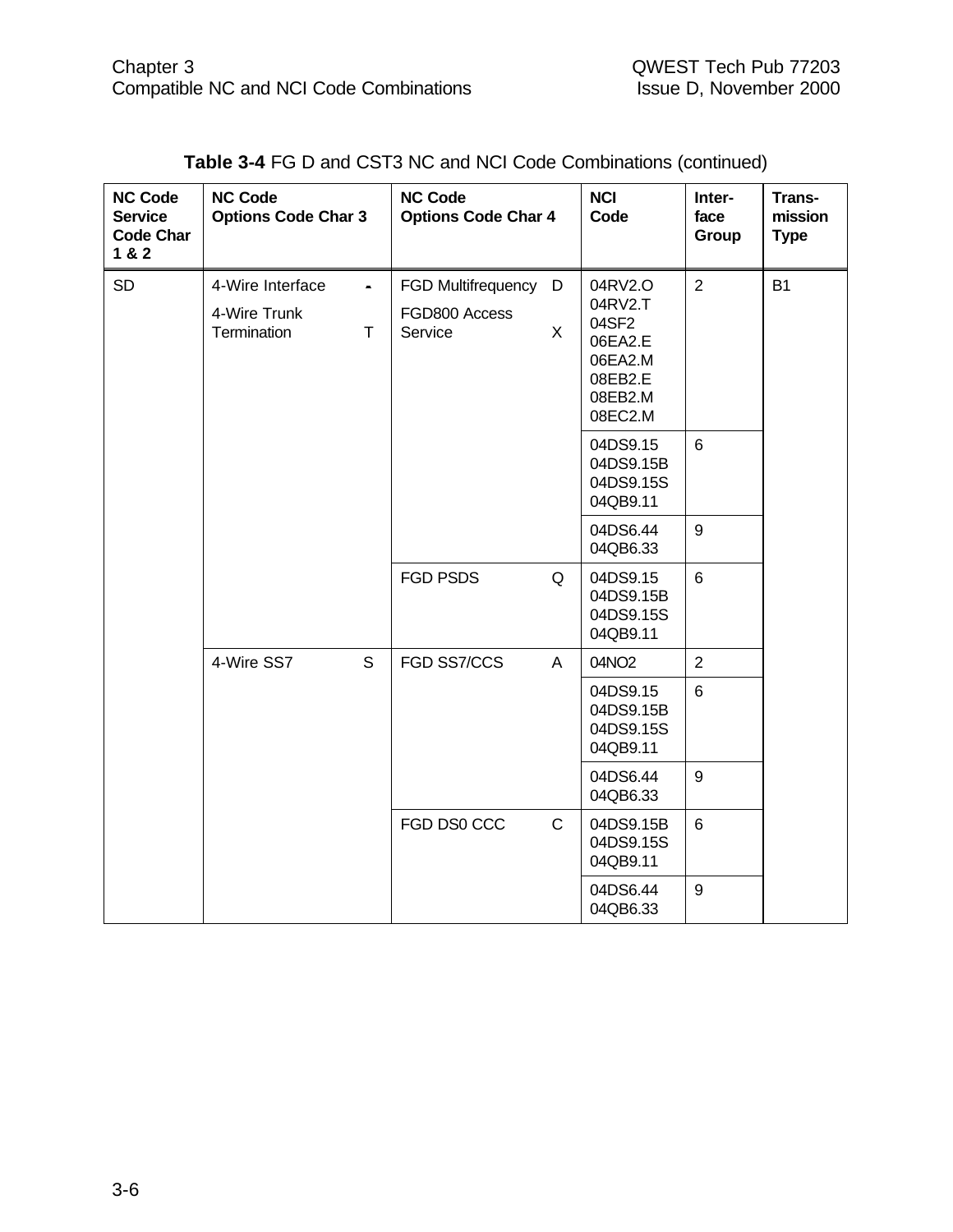| <b>NC Code</b><br><b>Service</b><br><b>Code Char</b><br>1 & 2 | <b>NC Code</b><br><b>Options Code Char 3</b> | <b>NC Code</b><br><b>Options Code Char 4</b> | <b>NCI</b><br>Code                                                                 | Inter-<br>face<br>Group | Trans-<br>mission<br><b>Type</b> |
|---------------------------------------------------------------|----------------------------------------------|----------------------------------------------|------------------------------------------------------------------------------------|-------------------------|----------------------------------|
| <b>SH</b>                                                     | None<br>$\blacksquare$                       | FGD Multifrequency D                         | 04RV2.O<br>04RV2.T<br>04SF2<br>06EA2.E<br>06EA2.M<br>08EB2.E<br>08EB2.M<br>08EC2.M | $\overline{2}$          | A <sub>1</sub>                   |
|                                                               |                                              |                                              | 04DS9.15<br>04DS9.15B<br>04DS9.15S<br>04QB9.11                                     | 6                       |                                  |
|                                                               |                                              |                                              | 04DS6.44<br>04QB6.33                                                               | $\boldsymbol{9}$        |                                  |
|                                                               |                                              | <b>FGD PSDS</b><br>Q                         | 04DS9.15<br>04DS9.15B<br>04DS9.15S<br>04QB9.11                                     | $6\phantom{1}$          |                                  |
|                                                               | S<br>4-Wire SS7                              | FGD SS7/CCS<br>A                             | 04NO2                                                                              | $\overline{2}$          | A <sub>1</sub>                   |
|                                                               |                                              |                                              | 04DS9.15<br>04DS9.15B<br>04DS9.15S<br>04QB9.11                                     | $6\phantom{1}$          |                                  |
|                                                               |                                              |                                              | 04DS6.44<br>04QB6.33                                                               | $\boldsymbol{9}$        |                                  |
|                                                               |                                              | FGD DS0 CCC<br>$\mathsf C$                   | 04DS9.15B<br>04DS9.15S<br>04QB9.11                                                 | $\,6\,$                 |                                  |
|                                                               |                                              |                                              | 04DS6.44<br>04QB6.33                                                               | $9\,$                   |                                  |

#### **Table 3-4:** FG D and CST3 NC and NCI Code Combinations (continued)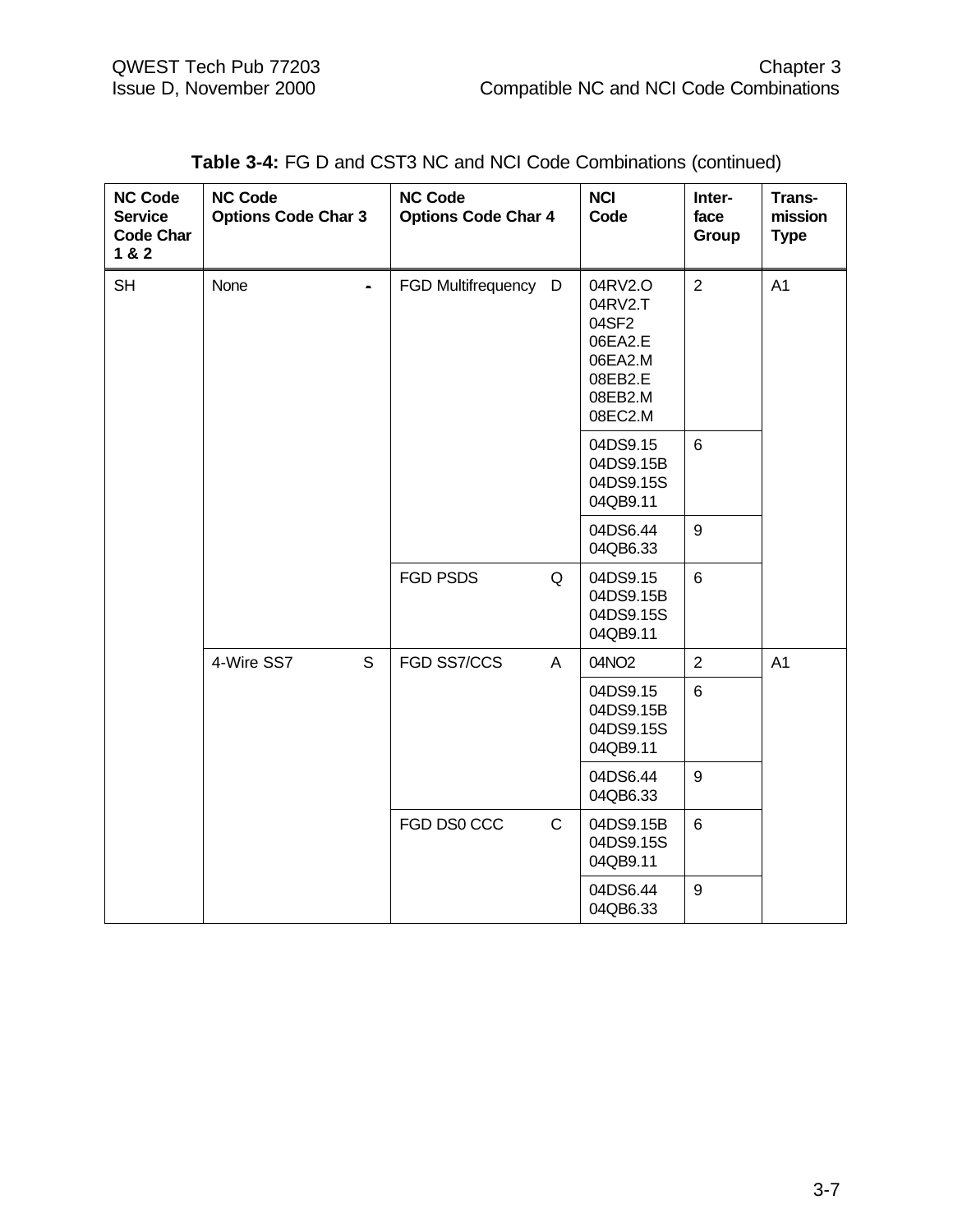#### **3.5 Switched Transport Facilities**

The facilities used to carry Switched Access Services are divided into three types:

- Entrance Facilities (EF)
- Direct-Trunked Transport (DTT)
- Tandem-Switched Transport (TST)

The different types of facilities are briefly described in this section. The NC and NCI codes required to order DS1 and DS3 facilities are also shown in tables in Subsection 3.5.1. Voicegrade (DS0) facilities utilize the analog NC and NCI code combinations provided in the preceding Sections 3.1 through 3.4.

The analog or digital EF transport facilities for Switched Access Services from the customer's premises to their Serving Wire Center (SWC) are dedicated to the use of that customer, therefore the customer orders an EF from their Point Of Interconnection (POI) to the SWC of their POI.

The customer then has the option of ordering DTT or TST. DTT provides a dedicated transmission path without utilizing tandem switching functions on circuits dedicated to the use of a single customer between the following:

The customer's SWC and an end office,

or

The customer's SWC and an access tandem,

or

The customer's SWC and a Telephone Company Hub where multiplexing functions are performed,

or

A Telephone Company Hub and a end office,

or

A Telephone Company Hub and an access tandem.

Tandem Switched Transport (TST) provides the transmission facilities between the SWC of the customer's premises and the end offices subtending the access tandem or between an access tandem and end offices subtending that tandem utilizing tandem switching functions. TST is not available from or to a Telephone Company Hub. TST consists of circuits dedicated to the use of a `single customer from the SWC of the customer's premises to the access tandem and circuits used in common by multiple customers from the access tandem to an end office. For TST, the Telephone Company will determine the type of facilities to the end office(s) based on the customer's order for service on a per-trunk basis or on a busy-hour-minutes- of capacity basis.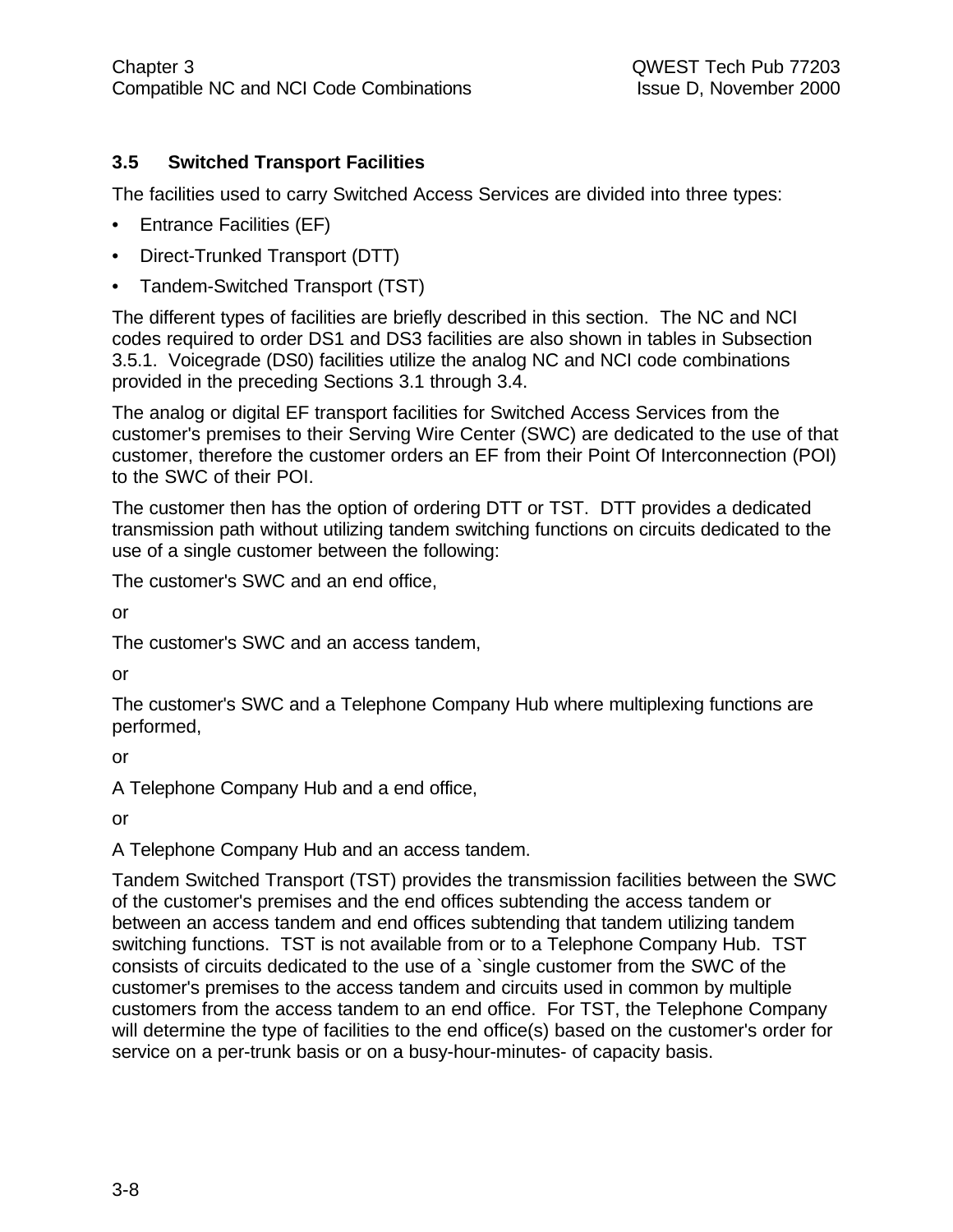A Hub is a Telephone Company designated wire center at which multiplexing functions are performed. Hubbing allows the customer to terminate a Switched Transport facility to a Hub so that the facility can be de-multiplexed to a lower capacity and the lower capacity channels are then routed to different switches or locations. Multiplexing functions for an EF can be provided at the SWC. For DTT facilities, hubbing is available at wire centers other than the SWC. Hubbing is only available on the Interoffice link between the SWC and the access tandem when the customer has requested DTT from the SWC to the access tandem and TST from the access tandem to end offices subtending that tandem.

#### **3.5.1 Voicegrade Switched Transport**

Voicegrade facilities are available for EF and DTT switched transport facilities. A voicegrade facility is an electrical communications path which provides voicefrequency transmission in the nominal frequency range of 300 to 3000 Hz and may be terminated 2-Wire or 4-Wire. Interface groups 1 and 2 support voicegrade facilities characteristics. The NC and NCI codes which support these interfaces are the same as those used to order the lineside and trunkside Feature Groups or BSAs for Switched Access Service, discussed previously in this document.

#### **3.5.2 DS1 Switched Transport**

DS1 facilities are available for EF and DTT switched transport. A DS1 facility is capable of transmitting electrical signals at a nominal 1.544 Mbit/s, with the capability to channelize up to 24 voice-frequency transmission paths. Interface group 6 supports DS1 facilities and multiplexing may be ordered if the facility capacity will be converted to a lower level.

DS1 to Voicegrade multiplexing provides a QWEST multiplexer which converts a DS1 channel to twenty-four voicegrade channels utilizing time division multiplexing. The customer has the option of ordering a DS1 to voicegrade multiplexer for a DS1 EF at the SWC when Voicegrade DTT is requested to an EO. A DS1 to Voicegrade multiplexer is always required at the end office when the customer orders Lineside Access combined with Trunkside Access which is transported via a DS1 DTT Facility. NC and NCI code combinations supported for DS1 Switched transport are shown in Table 3-5 and 3-6.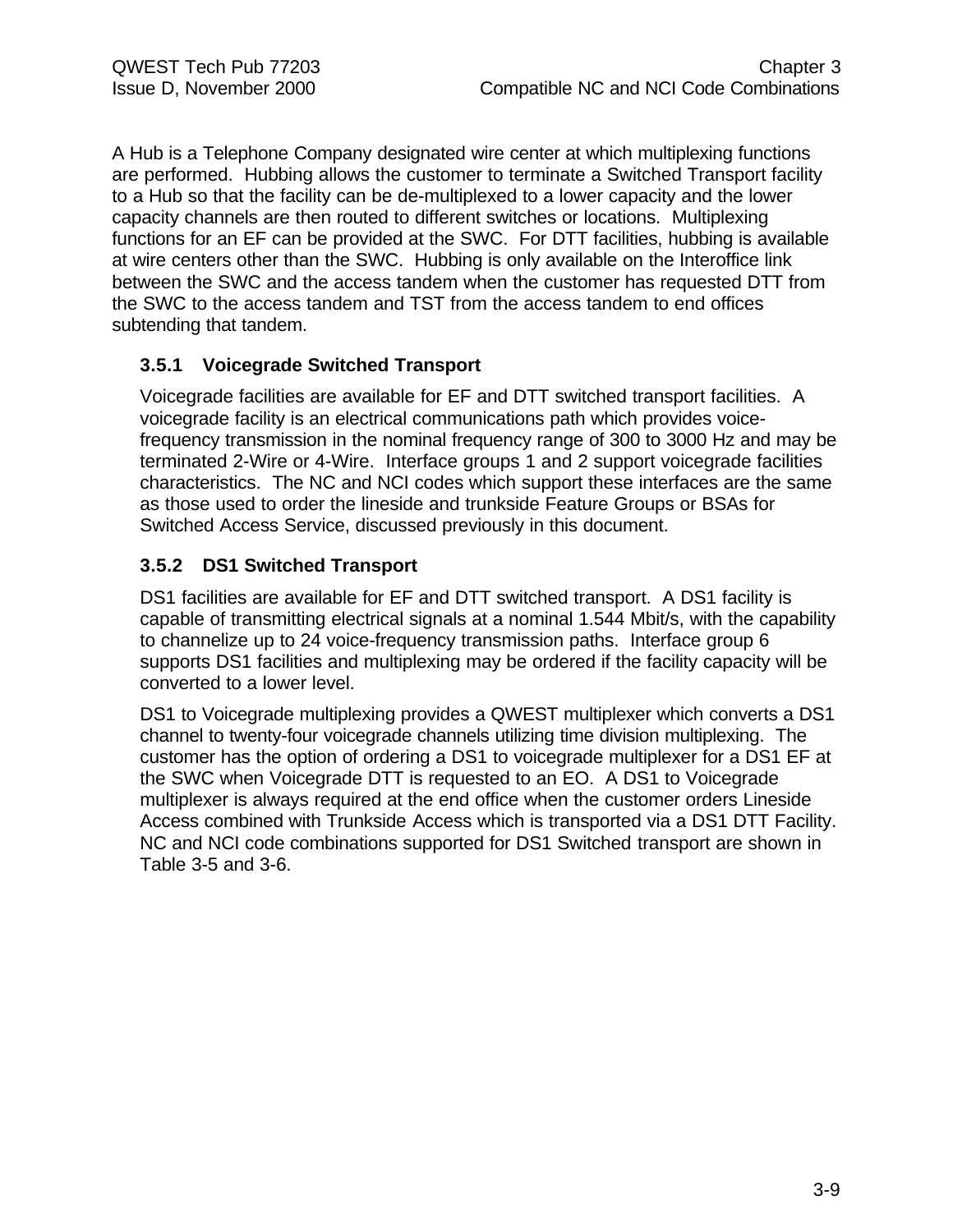#### **Table 3-5:** DS1 Network Channel Codes for Entrance Facilities and Direct-Trunked Transport

| <b>SERVICE CODE</b><br><b>CHAR 1 &amp; 2</b> | <b>OPTIONS CODE CHAR 3</b>                                      | <b>OPTIONS CODE CHAR 4</b>                               |
|----------------------------------------------|-----------------------------------------------------------------|----------------------------------------------------------|
| HC                                           | AMI and SF (Superframe)<br>B8ZS and NON-ANSI ESF<br>B8ZS and SF | CO Multiplexing<br>G<br>DS1 TO Voice and<br>Digital Data |
|                                              |                                                                 | <b>Direct Digital</b><br>Connection<br>to a Switch       |

\* Offered only in suitably equipped end offices or switches.

| <b>NC CODE</b>                                                               | <b>NCI CODES</b> | <b>DESCRIPTION</b>                                                                                                                                            |
|------------------------------------------------------------------------------|------------------|---------------------------------------------------------------------------------------------------------------------------------------------------------------|
| $HC-G$<br>$HC-D$                                                             | 04DS9.15         | 1.544 Mbit/s (DS1) using AMI line code and SF Format -<br>DSX-1                                                                                               |
| <b>HCGG</b><br><b>HCGD</b>                                                   | 04DS9.15S        | 1.544 Mbit/s (DS1) using B8ZS line code and non-ANSI ESF<br>Format - DSX-1                                                                                    |
| <b>HCZG</b><br><b>HCZD</b>                                                   | 04DS9.15B        | 1.544 Mbit/s (DS1) using B8ZS line code and SF                                                                                                                |
| $HC-G$<br>$HC-D$<br><b>HCGG</b><br><b>HCGD</b><br><b>HCZG</b><br><b>HCZD</b> | 04QB9.11*        | Manual cross-connect termination with no subrating<br>capability. DS1 to DS1. This code may or may not meet<br>DS1 signal levels as specified by GR-342-CORE. |

**Table 3-6:** DS1 NCI Codes and Compatible NC Codes

InterConnect Tie Pair (ITP) available only to CLECs who are collocated in QWEST wire centers – see PUB 77386 Chapter 8 and 16.

#### **3.5.3 DS3 Switched Transport**

DS3 facilities are available for EF and DTT switched transport. A DS3 facility is capable of transmitting electrical signals at a nominal 44.736 Mbit/s, with the capability to channelize up to 672 voice-frequency transmission paths. Interface group 9 supports DS3 facilities and multiplexing may be ordered if the facility capacity will be converted to a lower level.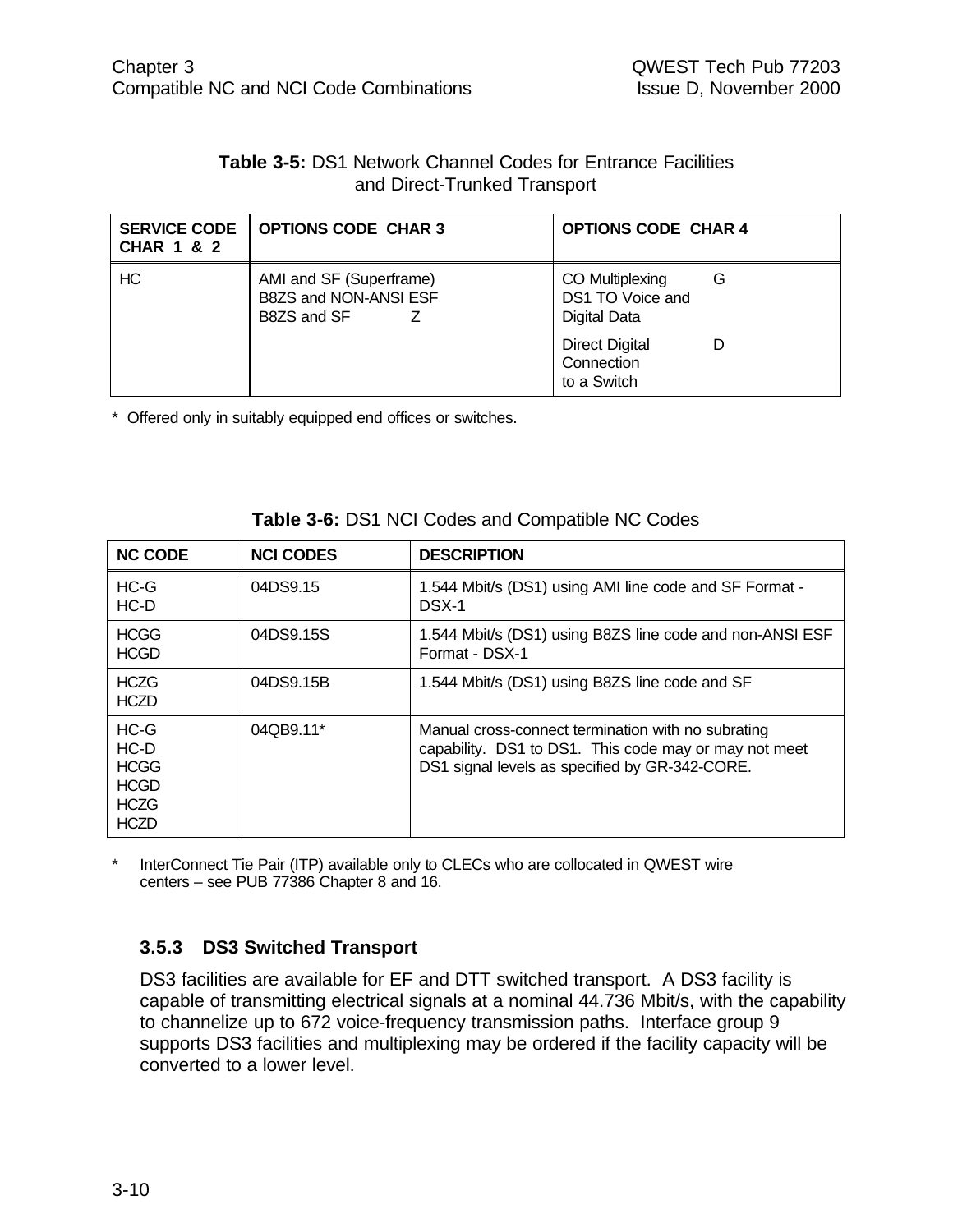DS3 to DS1 multiplexing for EF and DTT provides a QWEST multiplexer which converts a DS3 channel to twenty-eight DS1 channels utilizing time division multiplexing. The twenty-eight channels may be multiplexed utilizing DS1 to Voicegrade multiplexing equipment. A DS3 to DS1 multiplexer is required at the SWC of the customer's premises when a DS3 EF is to connect to a lower level of capacity. A DS3 EF and DTT ordered directly to an end office will also require a DS3 to DS1 multiplexer at the end office. NC and NCI code combinations supported for DS3 Switched Transport are shown in Table 3-7 and 3-8.

| <b>SERVICE CODE</b><br><b>CHAR 1 &amp; 2</b> | <b>OPTIONS CODE</b><br>CHAR <sub>3</sub>                   | <b>OPTIONS CODE</b><br>CHAR <sub>4</sub>                                                                 |
|----------------------------------------------|------------------------------------------------------------|----------------------------------------------------------------------------------------------------------|
| HF                                           | DSC Channel with M23<br><b>Multiplexing Framing Format</b> | M<br>CO Multiplexing<br>DS1 Clear Channel Capability<br>not specified                                    |
|                                              |                                                            | CO Multiplexing<br>Can be optioned for one DS1<br>Clear Channels at a time<br>using B8ZS Line Code       |
|                                              |                                                            | CO Multiplexing<br>4<br>Can be optioned for four DS1<br>Clear Channels at a time<br>using B8ZS Line Code |
|                                              |                                                            | CO Multiplexing<br>Can be optioned for seven DS1<br>Clear Channels at a time<br>using B8ZS Line Code     |

#### **Table 3-7:** DS3 Network Channel Codes for Entrance Facilities and Direct-Trunked Transport

#### **Table 3-8:** DS3 NCI Codes and Compatible NC Codes

| <b>NC CODE</b>                     | <b>NCI CODES</b> | <b>DESCRIPTION</b>                                                                                                                                               |
|------------------------------------|------------------|------------------------------------------------------------------------------------------------------------------------------------------------------------------|
| HF-M<br>$HF-1$<br>$HF-4$<br>$HF-7$ | 04DS6.44         | Digital Hierarchy Interface DSX-1 44.736 Mbit/s (DS3)                                                                                                            |
|                                    | 04QB6.33*        | Manual cross-connect termination with no subrating<br>capability. DS3 to DS3. This code may or may not meet<br>DS1 signal levels as specified by<br>GR-342-CORE. |

InterConnect Tie Pair (ITP) available only to CLECs who are collocated in QWEST wire centers – see PUB 77386 Chapter 7 and 16.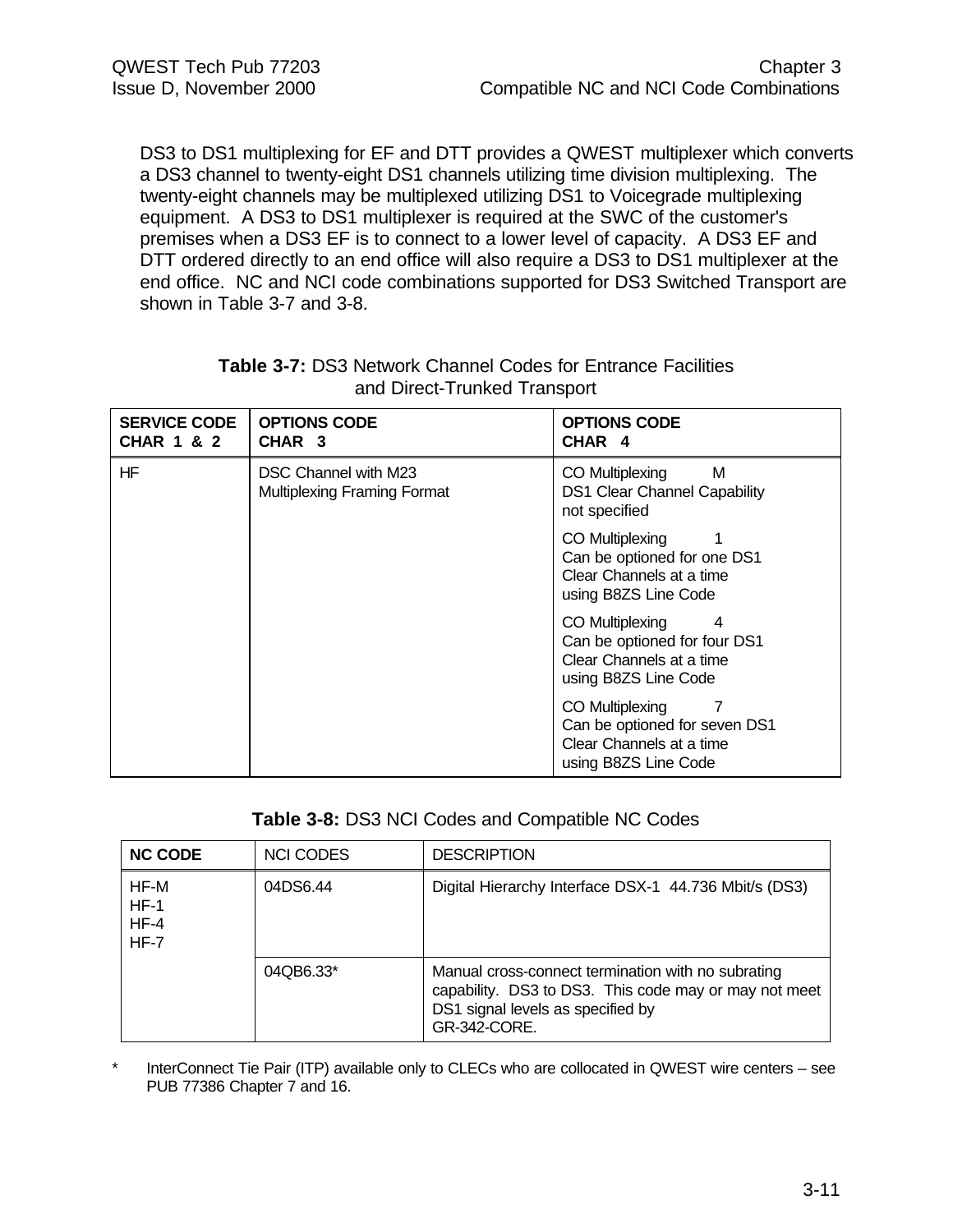#### **CONTENTS**

### **Chapter and Section Page**

| 4. |  |  |
|----|--|--|
|    |  |  |
|    |  |  |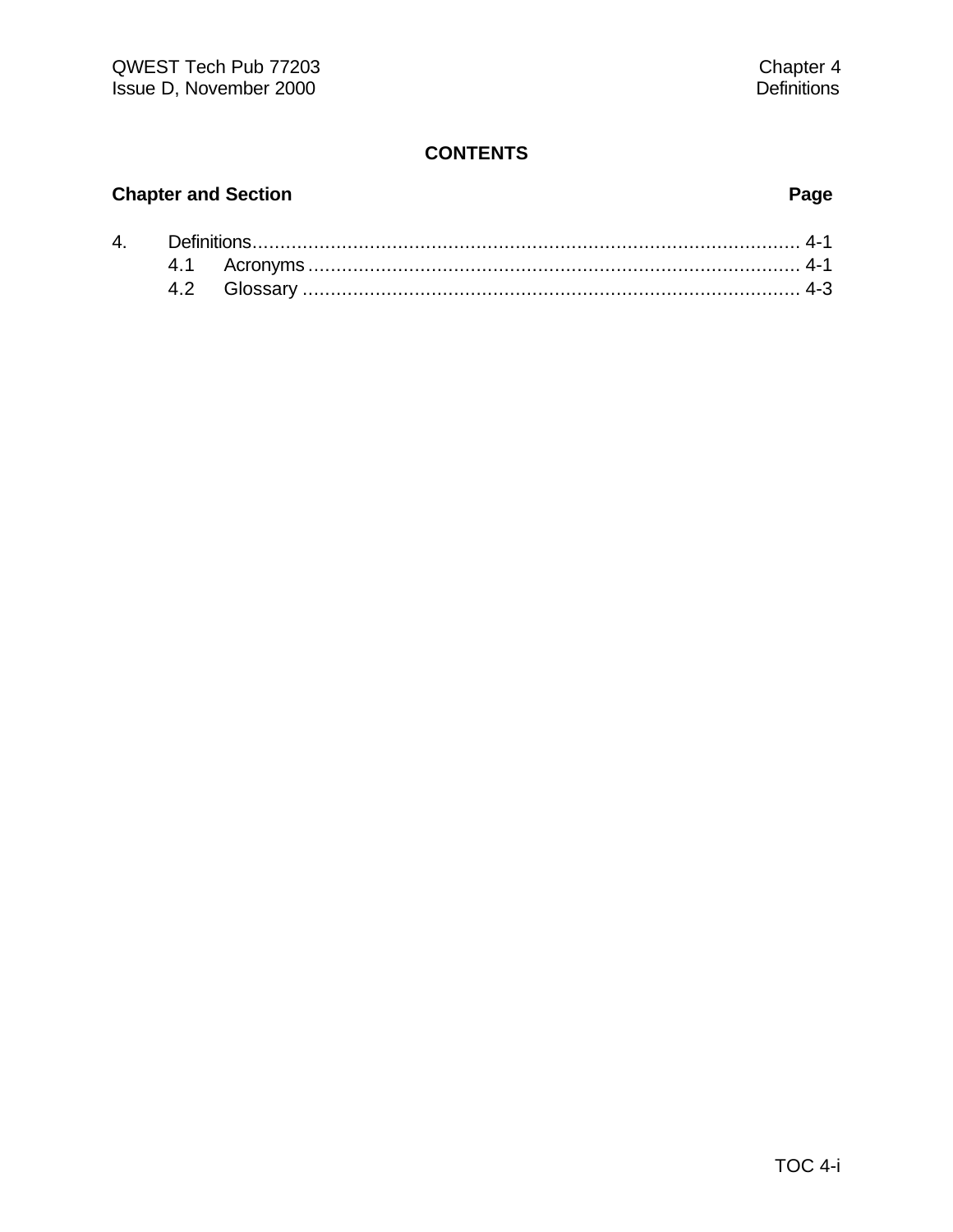#### **4. Definitions**

#### **4.1 Acronyms**

| AMI              | <b>Alternate Mark Inversion</b>                 |
|------------------|-------------------------------------------------|
| <b>ANSI</b>      | American National Standards Institute           |
| <b>ASR</b>       | <b>Access Service Request</b>                   |
| B8ZS             | <b>Bipolar with 8 Zero Substitution</b>         |
| <b>BPRZ</b>      | <b>Bipolar Return to Zero</b>                   |
| <b>BSA</b>       | <b>Basic Service Arrangement</b>                |
| CCC              | <b>Clear Channel Capability</b>                 |
| CCS/SS7          | Common Channel Signaling/Signaling System Seven |
| <b>CLEC</b>      | <b>Certified Local Exchange Carrier</b>         |
| <b>CO</b>        | <b>Central Office</b>                           |
| <b>CRC</b>       | <b>Cyclic Redundancy Check</b>                  |
| <b>CSL</b>       | <b>Circuit Switched Line</b>                    |
| <b>CST</b>       | <b>Circuit Switched Trunks</b>                  |
| CST <sub>1</sub> | <b>Circuit Switched Trunkside Option 1</b>      |
| CST <sub>2</sub> | <b>Circuit Switched Trunkside Option 2</b>      |
| CST <sub>3</sub> | <b>Circuit Switched Trunkside Option 3</b>      |
| <b>DCS</b>       | <b>Digital Cross-Connect System</b>             |
| <b>DID</b>       | <b>Direct Inward Dial</b>                       |
| DS <sub>0</sub>  | Voicegrade                                      |
| <b>DTT</b>       | <b>Direct-Trunked Transport</b>                 |
| EF               | <b>Entrance Facilities</b>                      |
| EO               | <b>End Office</b>                               |
| <b>ESF</b>       | <b>Extended Superframe</b>                      |
| <b>FCC</b>       | <b>Federal Communications Commission</b>        |
| FG               | <b>Feature Group</b>                            |
| <b>FPOS</b>      | <b>First Point Of Switching</b>                 |
| <b>FX</b>        | Foreign Exchange                                |
| GO               | Ground                                          |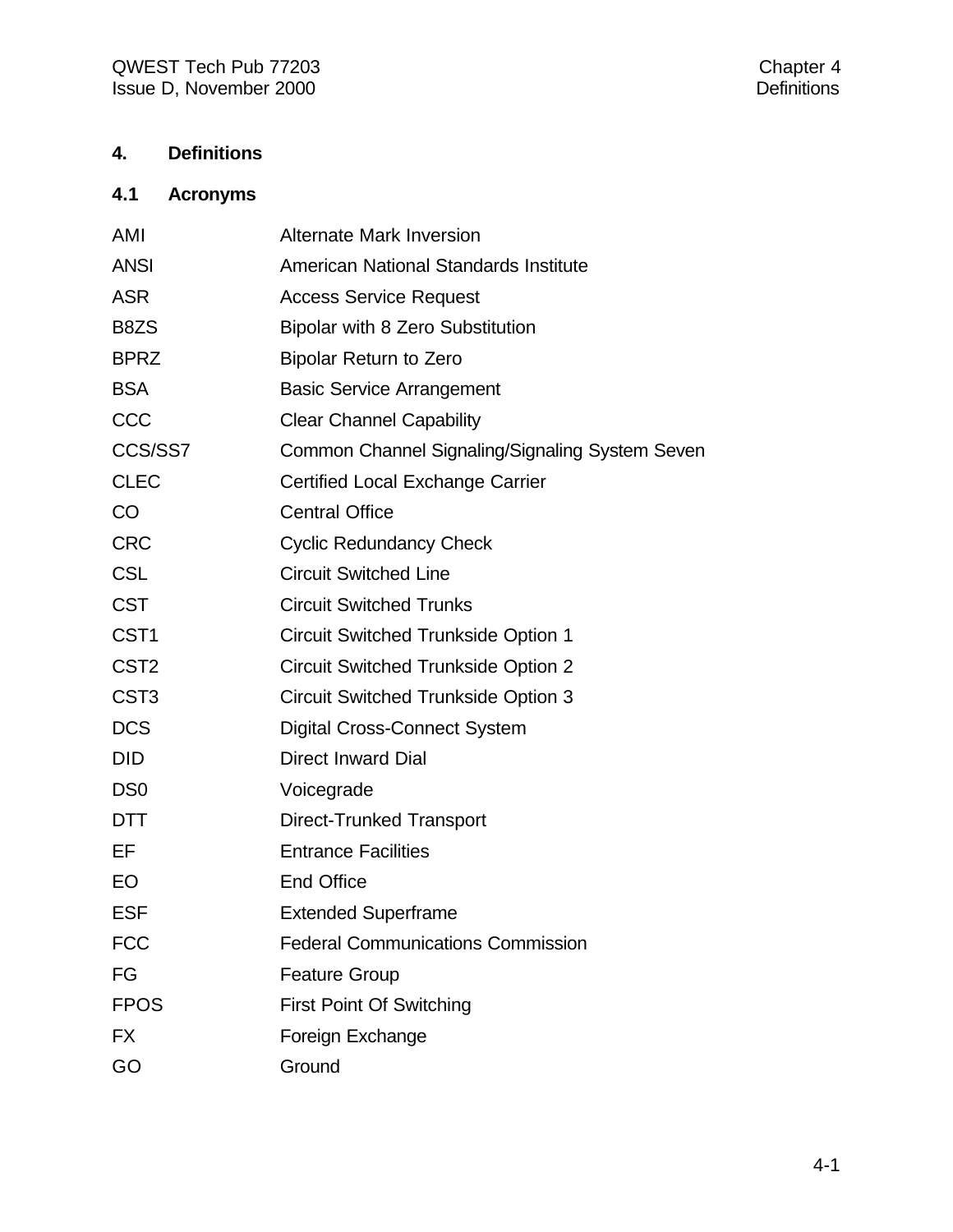#### Chapter 4 QWEST Tech Pub 77203 Definitions **ISSUE D, November 2000**

| <b>IC POT</b> | Interexchange Carrier Point of Termination  |
|---------------|---------------------------------------------|
| <b>IRM</b>    | <b>Information Resource Management</b>      |
| <b>ISDN</b>   | <b>Integrated Services Digital Network</b>  |
| LATA          | <b>Local Access and Transport Area</b>      |
| LO            | Loop                                        |
| МF            | Multifrequency                              |
| <b>MTS</b>    | <b>Message Telephone Service</b>            |
| <b>NC</b>     | <b>Network Channel</b>                      |
| <b>NCI</b>    | <b>Network Channel Interface</b>            |
| NI            | Network Interface                           |
| <b>ONA</b>    | Open Network Architecture                   |
| POI           | Point Of Interconnection                    |
| <b>POT</b>    | <b>Point Of Termination</b>                 |
| <b>SF</b>     | Superframe                                  |
| <b>SPCS</b>   | <b>Stored Program Control Switch</b>        |
| <b>SWC</b>    | <b>Serving Wire Center</b>                  |
| TLP           | <b>Transmission Level Point</b>             |
| <b>TST</b>    | <b>Tandem-Switched Transport</b>            |
| <b>WATS</b>   | <b>Wide Area Telecommunications Service</b> |
| 0TLP          | <b>Zero Transmission Level Point</b>        |
|               |                                             |

#### **4.2 Glossary**

#### **Alternate Mark Inversion (AMI)**

A one (mark) pulse which is the opposite polarity as its predecessor.

#### **American National Standards Institute (ANSI)**

An organization supported by the telecommunications industry to establish performance and interface standards.

#### **Bipolar With 8 Zero Substitution (B8ZS)**

Bipolar 8 Zero Substitution is an application of Bipolar Return to Zero (BPRZ) and is an exception to the Alternate Mark Inversion (AMI) line-code rule. It is one method for providing bit independence for digital transmission by providing a minimum 1s density of 1 in 8 bits.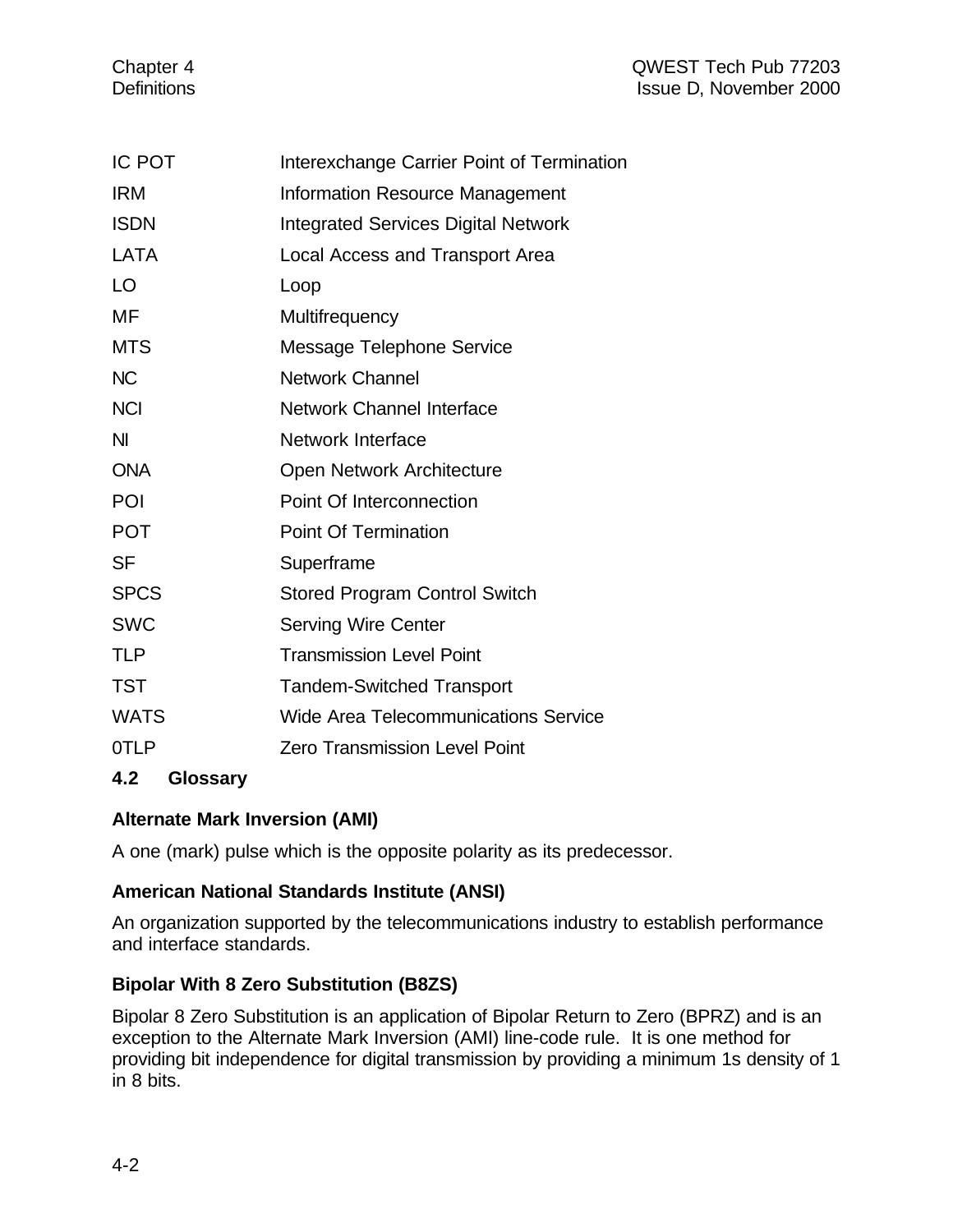#### **Carrier**

An organization whose function is to provide telecommunications services. Examples are: Local Exchange Carriers, Interexchange Carriers, Cellular Carriers, etc.

#### **Central Office (CO)**

A local switching system (or a portion thereof) and it's associated equipment located at a wire center. Sometimes used synonymously as the term Wire Center.

#### **Channel**

An electrical or photonic (in the case of fiber optic based transmission systems) communications path between two or more points of termination.

#### **Clear Channel Capability (CCC)**

A characteristic of a transmission path in which the bit positions allocated for customer data may represent any combination of zeroes and ones.

#### **Digital Cross-Connect System (DCS)**

An intelligent (processor controlled) digital terminal that provides the capability to perform electronic cross-connects on digital channels operating at or below the bit rate of the transport systems terminated on the unit.

#### **Digital Hierarchy Level**

The level in the digital hierarchy. The levels and the respective bit rates are:

| Level             | <b>Bit Rate</b> |        |  |
|-------------------|-----------------|--------|--|
| DS0               | 64.0            | kbit/s |  |
| DS <sub>1</sub>   | 1.544           | Mbit/s |  |
| DS <sub>1</sub> C | 3.152           | Mbit/s |  |
| DS <sub>2</sub>   | 6.312           | Mbit/s |  |
| DS3               | 44.736          | Mbit/s |  |
| DS4NA             | 139.264         | Mbit/s |  |

#### **End Office (EO)**

A designation of a QWEST Communications, Inc. switching system that occupies the lowest level of the public switched network hierarchy. It is the designation of a switching system that connects lines to lines, and lines to trunks (a local switching system).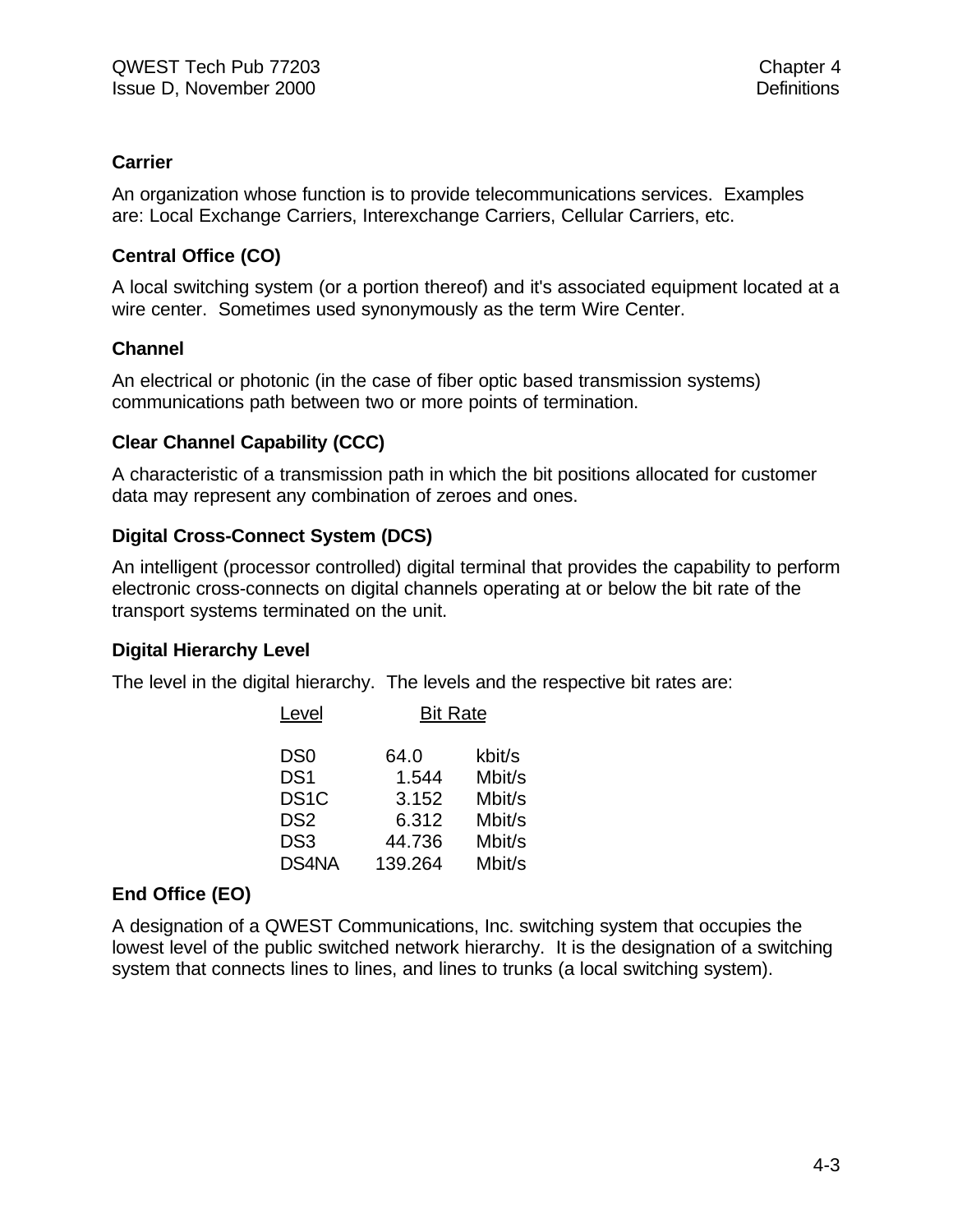#### **Extended Superframe (ESF) Format**

An Extended Superframe consists of twenty-four consecutive DS1 frames. Bit one of each frame (the F-bit) is time shared during the 24 frames to describe a 6 bit frame pattern, a 6 bit Cyclic Redundancy Check (CRC) remainder, and a 12 bit data link. The transfer rate of each is 2 kbit/s, 2 kbit/s, and 4 kbit/s respectively.

#### **Feature Group (FG)**

A Feature Group defines for Switched Access Service the type of connection to a QWEST Communications, Inc. switching system (i.e., line side or trunk side) and the access calling pattern (e.g., 950-0XXX, 950-1XXX, 10XXX, NXX-XXXX).

#### **First Point Of Switching (FPOS)**

The first QWEST Communications, Inc. location at which switching occurs on the terminating path of a call proceeding from the Point Of Termination (POT) to the terminating end-user; or the last QWEST Communications, Inc. location at which switching occurs on the originating path of a call proceeding from the originating end-user to the Interexchange Carrier Point of Termination (IC POT).

#### **Local Access and Transport Area (LATA)**

A geographic area for the provision and administration of communications service. It encompasses designated exchanges that are grouped to serve common social, economic and other purposes.

#### **Multifrequency (MF) Signaling**

An interoffice signaling method in which a combination of two out of six voice band frequencies are used to represent a digit or a control signal.

#### **Network Channel (NC) Code**

The Network Channel (NC) code is an encoded representation used to identify both switched and non-switched channel services. Included in this code set are customer options associated with individual channel services, or feature groups and other switched services.

#### **Network Channel Interface (NCI) Code**

The Network Channel Interface (NCI) code is an encoded representation used to identify five (5) interface elements located at a Point Of Termination (POT) at a central office or at the Network Interface at a customer location. The Interface code elements are: Total Conductors, Protocol, Impedance, Protocol Options, and Transmission Level Points (TLPs). (At a digital interface, the TLP element of the NCI code is not used.)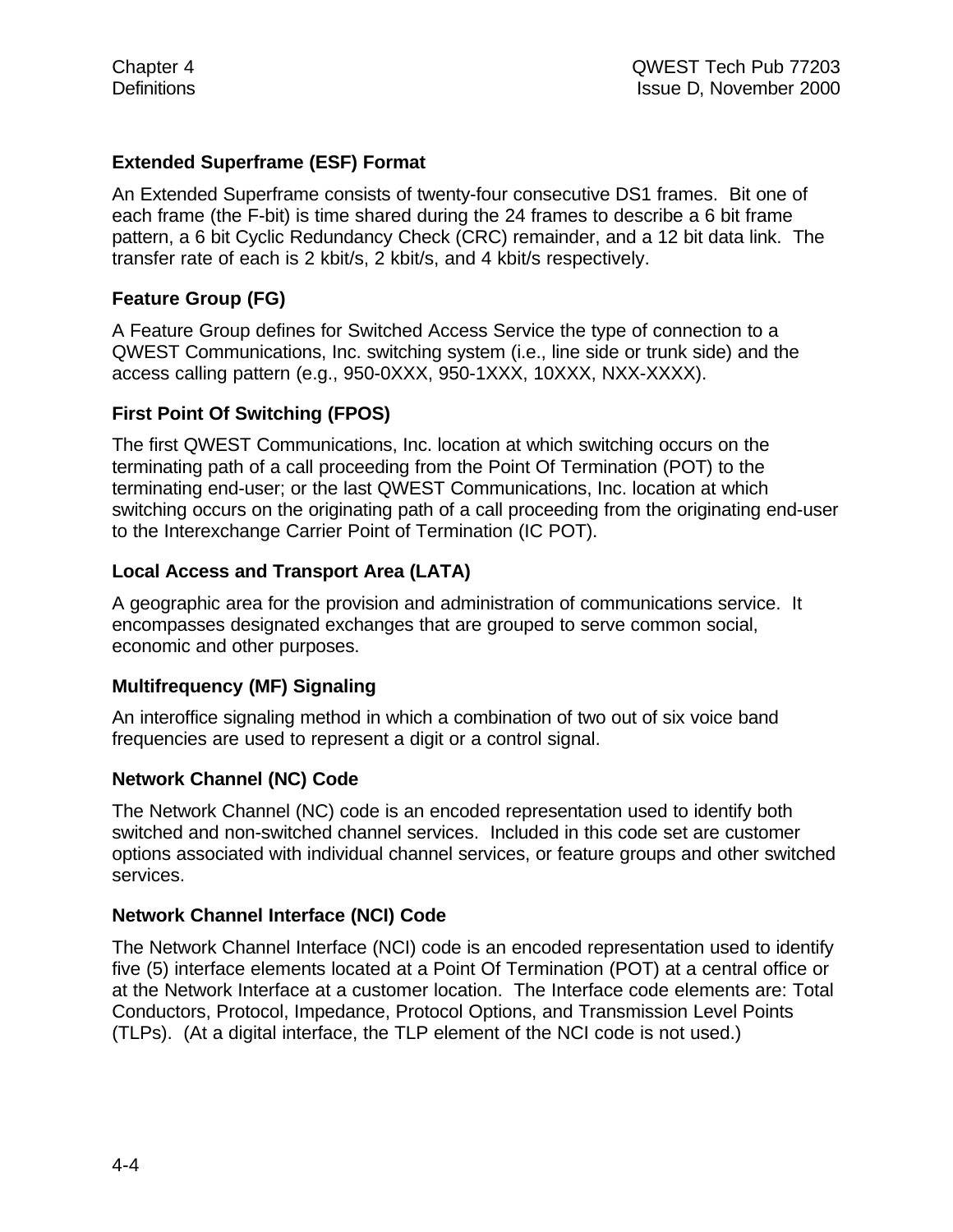#### **Network Interface (NI)**

The point of demarcation on the customer's premises at which QWEST's responsibility for the provision of service ends.

#### **Serving Wire Center (SWC)**

The term "Serving Wire Center" denotes a QWEST Communications, Inc. Central Office from which dial tone for the Local Exchange Service would normally be provided to the demarcation point on the property at which the customer is served.

#### **Superframe Format (SF)**

A superframe consists of 12 consecutive DS1 frames. Bit one of each frame (the F-bit) is used to describe a 12-bit framing pattern during the 12 frames.

#### **Transmission Level Point (TLP)**

A point in a transmission system at which the ratio, usually expressed in decibels, of the power of a test signal at that point of the power of the test signal at a reference point, is specified. For example, a Zero Transmission Level Point (0TLP) is an arbitrarily established point in a communication circuit to which al relative levels at other points in the circuit are referred.

#### **Wide Area Telecommunications Service (WATS)**

This type of service permits an end-user to made calls to selected inter-LATA or intra-LATA regions for a fixed monthly charge. A form of WATS called inward WATS permits callers within specified geographic regions to call the inward WATS customer without incurring a charge.

#### **Wire Center**

A building in which one or more central offices, used for the provision of local exchange services, are located.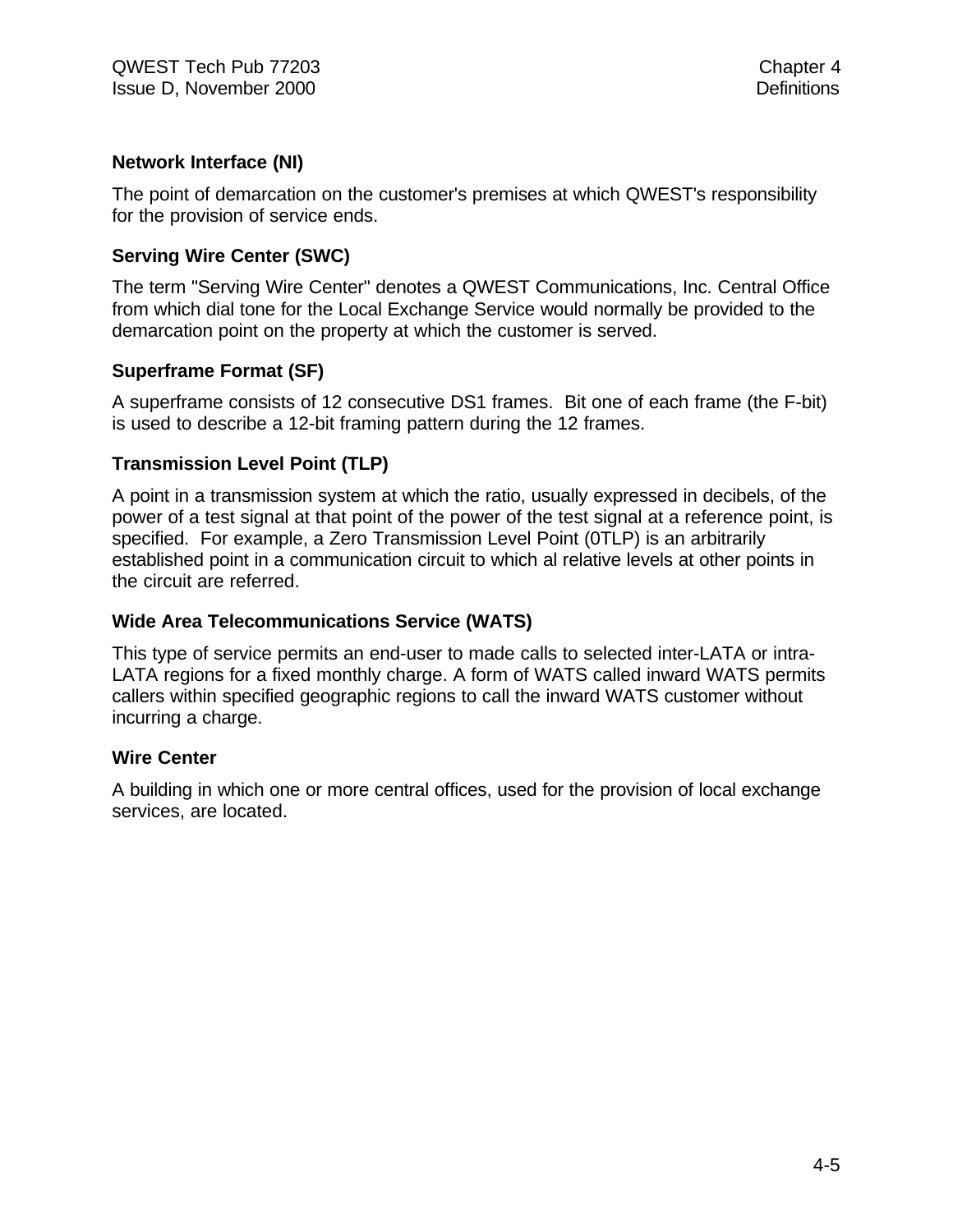#### **CONTENTS**

### **Chapter and Section Page**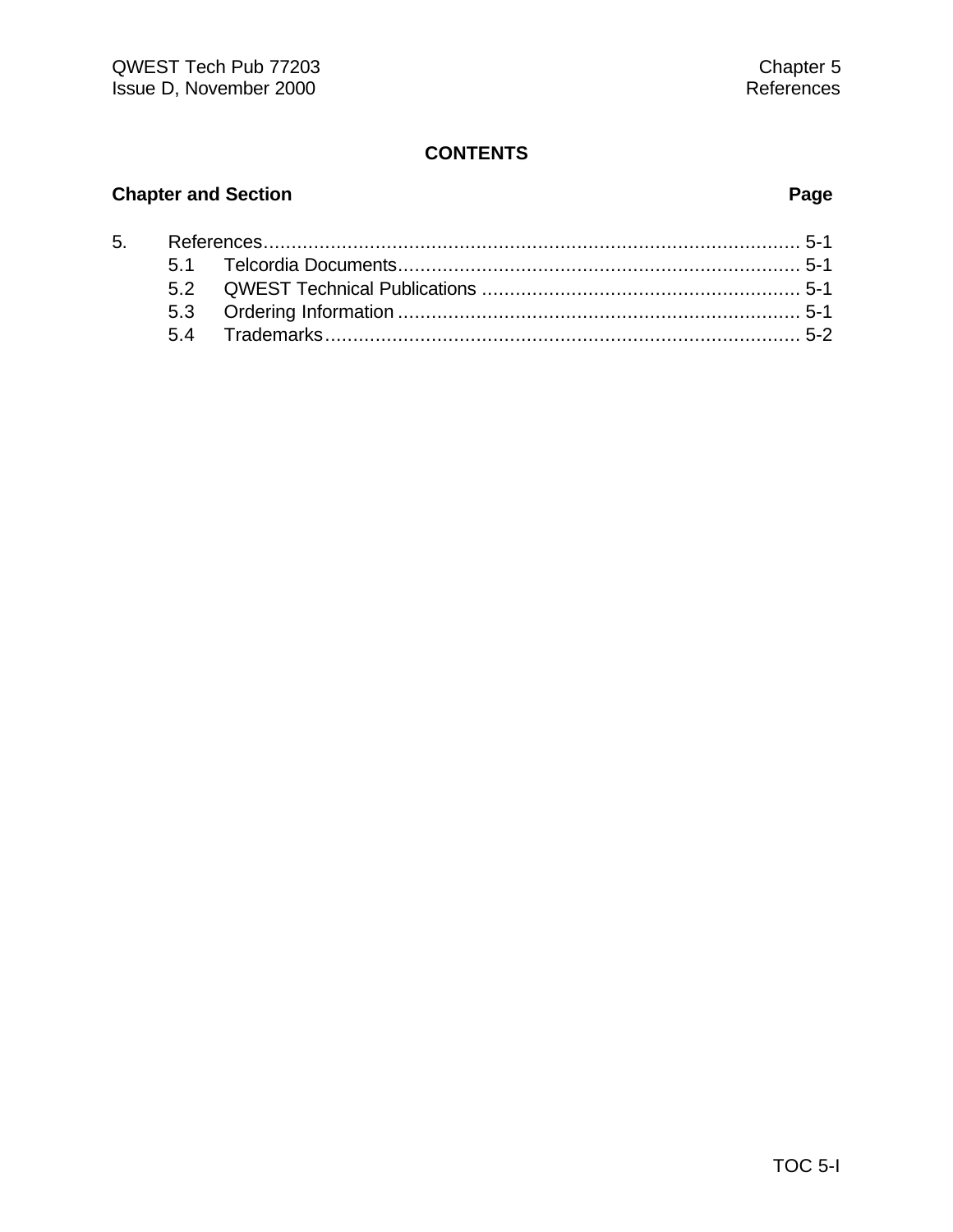#### **5. References**

#### **5.1 Telcordia Documents**

- GR-334-CORE *Switched Access Service: Transmission Parameter Limits and Interface Combinations*, Issue 1, June 1994.
- GR-342-CORE *High-Capacity Digital Special Access Service Transmission Parameter Limits and Interface Combinations*, Issue 1, December 1995.

TA-NWT-000938 *Integrated Services Digital Network (ISDN): Network Transmission Interface and Performance Specifications*, January 1993

#### **5.2 QWEST Technical Publications**

PUB 77324 *QWEST DS3 Service*, Issue C, April 1993.

PUB 77375 *1.544 Mbit/s Channel Interfaces Technical Specifications for Network Channel Interface Codes Describing Electrical Interfaces at Customer Premises and at QWEST Communications Inc. Central Office,* Issue D, October 1995

PUB 77386 *Interconnection and Collocation for Transport and Switched Unbundled Network Elements and Finished Services*, Issue C, November 1999

#### **5.3 Ordering Information**

All documents are subject to change and their citation in this document reflects the most current information available at the time of printing. Readers are advised to check status and availability of all documents.

Those who are not QWEST employees may order;

Telcordia documents from:

Telcordia Customer Relations 8 Corporate Place, PYA 3A-184 Piscataway, NJ 08854-4156 Fax: (908) 336-2559 Phone: (800) 521-CORE (2673) (U.S. and Canada) Phone: (908) 699-5800 (Others) Web: www.telcordia.com

QWEST Technical Publications from:

http://www.qwest.com/techpub